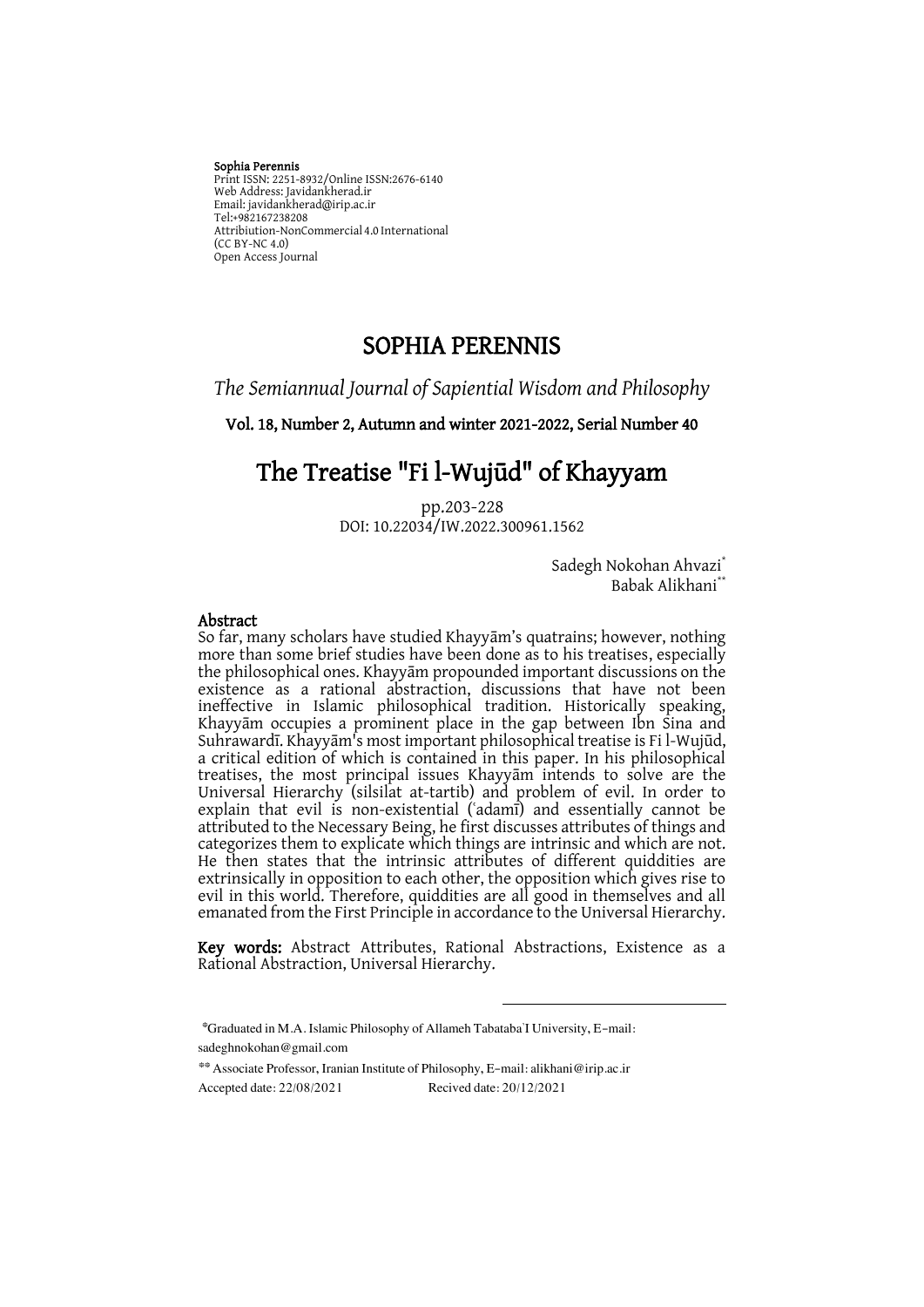رسالۀ »فی الوجود« از حجة احلق خیّام 402

At the beginning of his treatise, entitled *Fi'l-wujūd* (*On Existence*), Khayyām divides attributes into two categories, wujūdī (existential or concrete) and i'tibārī (mental or abstract). Generally speaking, the reason confronts an object and analyzes it and abstracts for it some rational attributes (*aḥwāl*). These attributes are either simple or non-simple. The accidents such as whiteness and blackness notwithstanding being universal concepts in the mind, have an existence in the objective world (*wujūd- Fi'l –a'yān*). These attributes are named wujūdī. On the other hand, some attributes such as evenness for two don't have any existence in the objective world, but they have existence only in the soul (*wujūd- Fi'n -nafs*). These attributes are named iʿtibārī.

Moreover, Khayyām says that the problem of existence discussed between philosophers (Ahl-e-hagh) and theologians (ghair-e-ahl-e-hagh) is more complicated than that of other attributes. In the major part of his treatise, he addresses the questions propounded against the theory of abstractness of existence. By Ahl-e-ḥagh, Khayyām seems to refer to some of Ibn Sina's pupils who thought that existence is added to the quiddity objectively; for instance, As'ad Ibn Sa'īd, the contemporary philosopher of Khayyām's time, held that existence is added to the quiddity objectively. It seems that Khayyām's thoughts have some relevance to Ibn Sa'īd 's thesis.

Then, Khayyām mentions a kind of fallacy in which the arguer does not identify the difference between abstract and concrete things and confuses them with each other. This type of fallacy is one of the most important among the non-formal fallacies. Later Suhrawardī discusses this fallacy in detail in his *Ḥikmat al-ishrāq,* in the section entitled rational abstractions (aliʿtibārāt al-ʿaqlīyyah).

Khayyām also discusses the Necessary Being in his treatise. The Necessary Being is an entity that cannot be conceived without the attribute of Being even in the mind. All of the attributes of the Necessary Being are, however, iʿtibārī. The only wujūdī attribute of the Necessary Being is Knowledge (īlm). Khayyām as a follower of Ibn Sina thinks that the Divine Knowledge can not be conceived except as the intellectual forms.

Finally, it seems that the main intention of Khayyām in holding the theory of abstractness of existence is to show that essences or quiddities are metaphysically real. Studying Khayyām's treatises, especially his last paragraph from his treatise "*Fi l-Wujūd*", reveals that the quiddities in his opinion are real things. The quiddities are all emanated necessarily from the First Principle according to the Universal Hierarchy. Evil as a non-existential thing arises from the opposition between the quiddities. Therefore in that treatise, like the treatise entitled as *"Ḍarurat at-taḍādd fi'l-'ālam wa'l-jabr wa'lbaqāa"*, Khayyām seeks to solve the problem of good and evil. He discusses the attributes as a necessary prelude to the problem of good and evil.

According to his argument, the world is emanated from the First Principle in a most perfect way. Therefore, evil as such does not have any place in the world. This is a good criterion for identifying the real poems of Khayyām. The other criterion is Khayyām's conception that the creation isn't absurd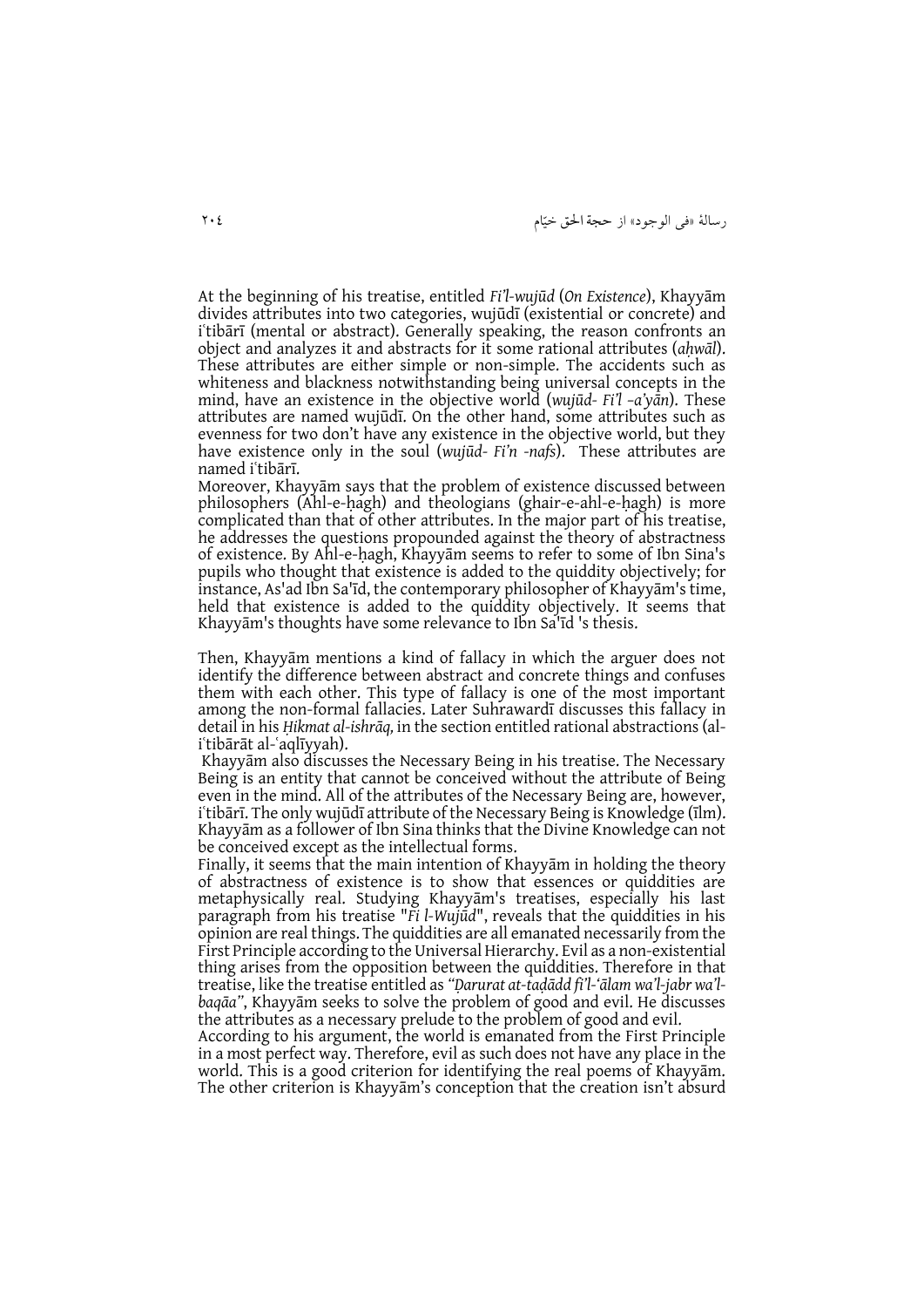and without purpose. By these two criteria, many quatrains attributed to Khayyām are excluded automatically.

In this paper, a critical edition of the treatise "*Fi l-Wujūd*" has been presented. Two iranian scholars, Rezā Zāde Malek and Jamshīd Nejad Avval, have edited this treatise previously, but the edition of each of them isn't without difficulties, because they have not had access to authentic manuscripts. In the absence of a more complete edition, true understanding of that treatise will be impossible.

This new edition has been prepared by the comparison of ten authentic manuscripts. Three main manuscripts among them are the following: manuscript of "Majles" (8<sup>th</sup> AH), manuscript of "āstān-e-qods-e-Razavī" (of unknown date) and manuscript of "Mar'ashī-e-najafī"  $(11<sup>th</sup> AH)$ .

#### References

- Ansārī Qomī, Hassan (2016). Between Kalām and Falsafa. Tehran: Ketāb-e-Rāyzan publication. (in persian)

- Jamshīd Nejad Avval, Gholam Reza (2000). "Fi l-Wujūd". Farhang: vol 12, No. 29-32 spring 2000. Issue Topic: Commemoration of Khayyām. Tehran: Journal of institute for Humanities and Culture Studies. (in persian)

- Nājī Isfahānī, Hāmed (2000). "Ḍarurat at-taḍādd fi'l-'ālam wa'ljabr wa'l-baqāa". Farhang: vol 12, No. 29-32 spring 2000. Issue Topic: Commemoration of Khayyām. Tehran: Journal of institute for Humanities and Culture Studies. (in persian)

- Rezā Zāde Malek, Rahīm. Daneshname Khayyāmī. Tehran: Elm-o-Honar publication. (in persian)

- Rosenfeld, Boris, and Adolphe Youschkevitch. 1962. Omar Khayyam. Moscow: ādāb aššarqiyyah publication.

- Suhrawardī, Shahabaddin (1977). Ḥikmat al-išrāq (Majmoʾe Mosannafāt Sheykh-e-Eshrāgh). Vol, 2. Edited by Henry Corbin. Tehran: Iranian Research Institute of Philosophy. (in Arabic)

- Swami, Govinda Tirtha. 1941. The nectar of grace: Omar Khayyams life and works. Allahabad: Kitabistān publication.

 -Wisnovsky, Robert. 2012. Essence and Existence in the Eleventh- and Twelfth-Century Islamic East (Mašriq): The Arabic ،Hebrew and Latin Reception of Avicenna's Metaphysics. Edited by Dag Nikolaus Hasse and Amos Bertolacci. 2012. Berlin/Boston: Walter de Gruyter.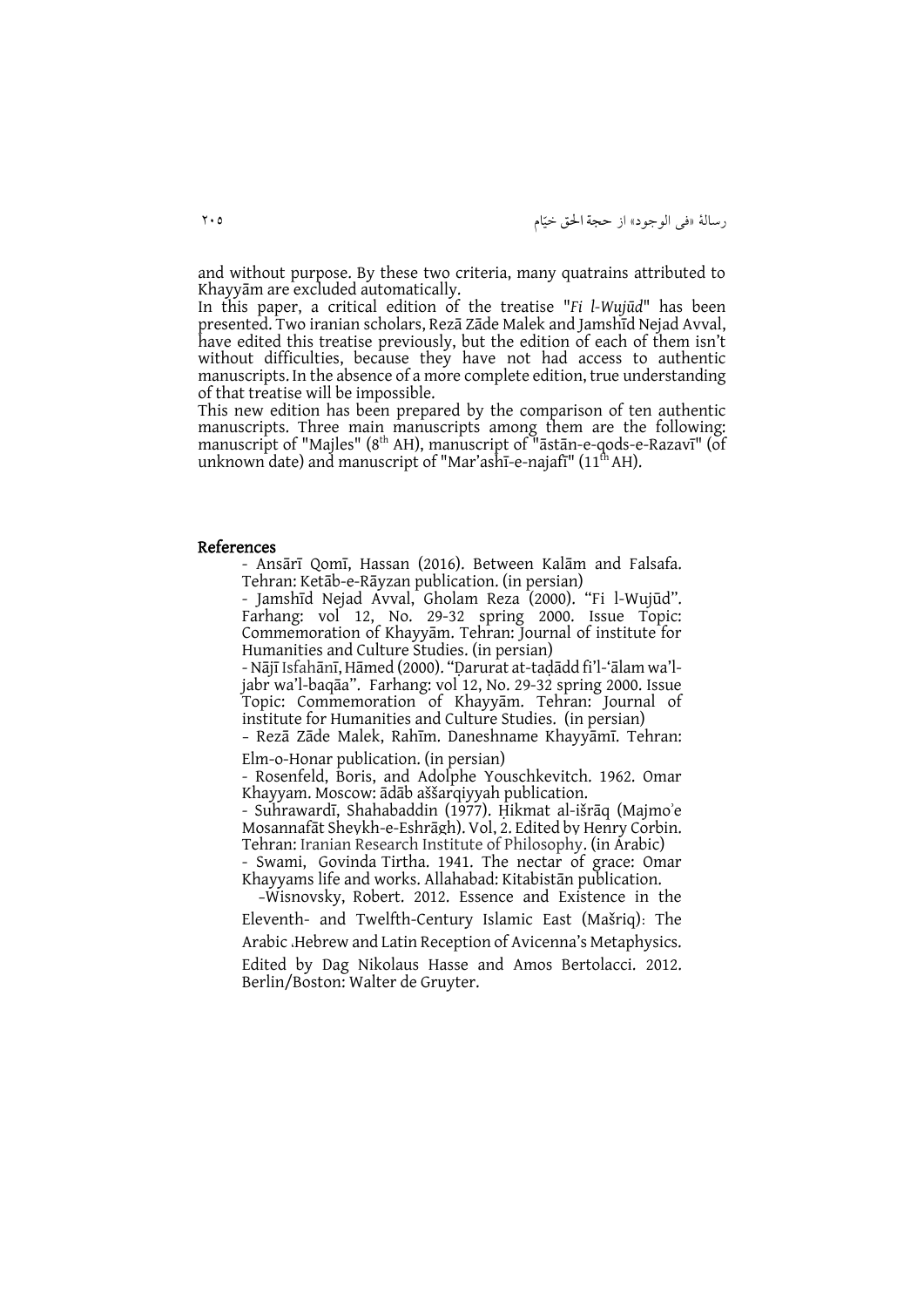## **این مقاله دارای درجه**

**علمی-پژوهشی است**

**مجله علمی جاویدانخرد، شماره ،04 پاییز و زمستان ،0044 صفحات -342 332**

#### **ّ رسالۀ »فی الوجود« ة ال از حج حق ام خی ّ**

\* صادق نوکهن اهوازی <sub>.</sub><br>بابک عالیخانی\*\*

#### **چکیده**

پژوهندگان تاکنون دربارۀ رباعیّات خیّام پژوهشهای بسییاری ارائه دادهاند، ولی درباب رسائل وی -باالخص رسائل فلسفی او- تنها به مختصری بسنده کردهاند. خیّام مطالبی دربارۀ اعتباری بودن پارهای از او صاف، و بهخ صوص وجود، مطرح کرده که در سنّت فل سفۀ ا سالمی بی تأثیر نبوده ا ست. به طور کلّی، به لحاظ تاريخی در فاصلۀ میان ابنسینا تا سهروردی ، خیّام حائز شأن بهسزايی است. مهم ترين رسالۀ فلسفی خيّام، رسالۀ «*في الوجود*» است که در اين مقاله تصییحید ديیری از ن-اصییطالحا به روش التقاطی- ارائه شییده ا ست. عمدهترين م س ألهای که خیّام در همۀ ر سائل فل سفی خود سعی در پاسخ دادن به آنها دارد، مسألۀ سلسلة التّرتيب و تبيين شرور در عالم است. وی برای أنکه نشان دهد شر در عالم عدمی است و بالذّات به واجب تعالی بازنمیگردد، در ابتدا به بحث در صفات اشیاء و دستهبندی آنها میپردازد.

\*دانش موختۀ کارشناسی ارشد فلسفۀ اسالمی دانشیاه علّامه طباطبائی. رايانامه: com.gmail@sadeghnokohan \*\* (نويسندۀ مسئول) دانشيار مؤسسۀ پژوهشی حکت و فسلفۀ ايران. رايانامه: alikhani@irip.ac.ir تاريخ دريافت: 0200/2/10 تاريخ پذيرش: 0200/2/42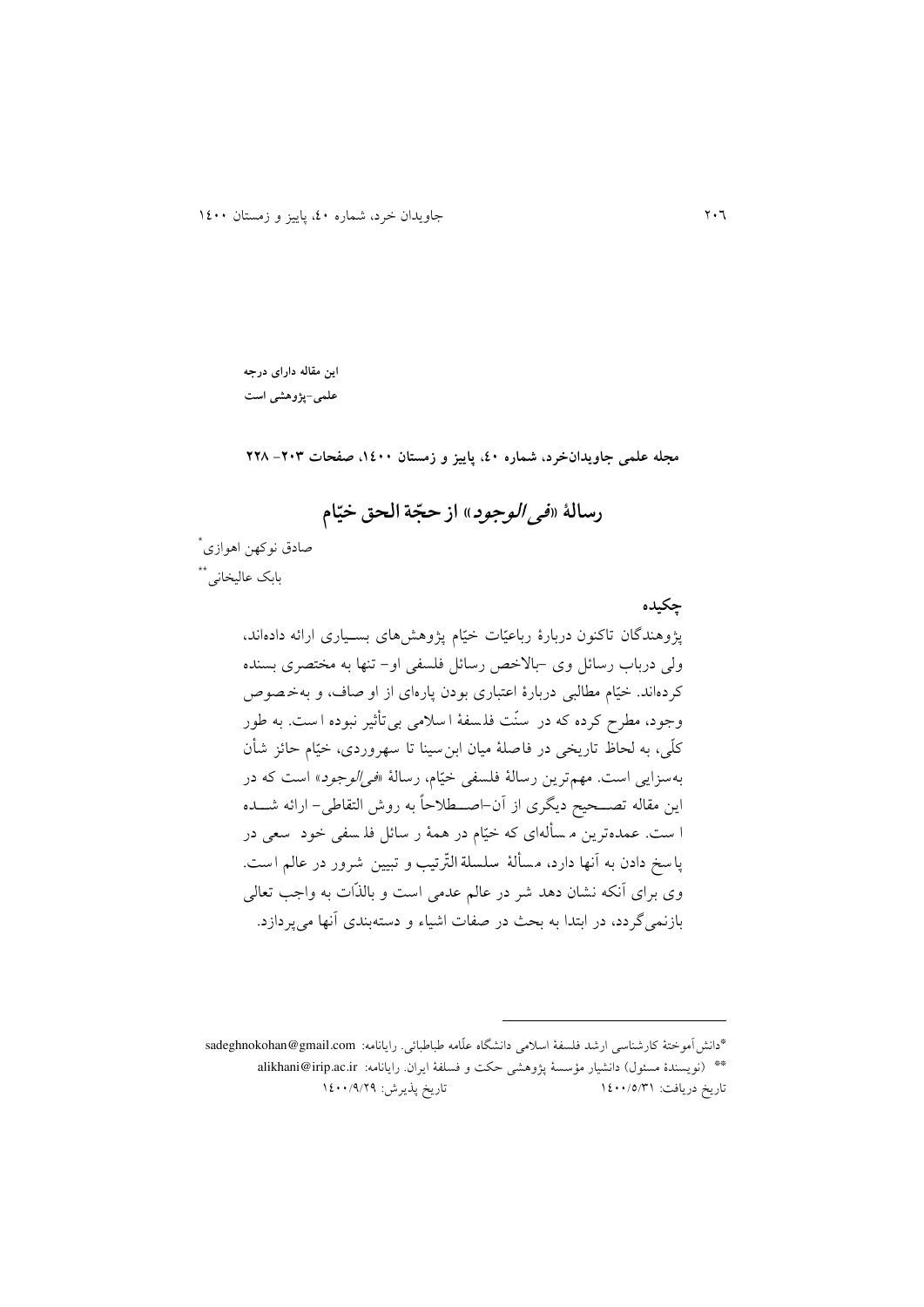از اين بحث رو شن می شود که چه صفاتی ذاتی ا ست و چه صفاتی ذات ی نیسـت. سـبس بیان می دارد که صـفات ذاتی ماهیّات مختلف، بالعرض در ت ضادّ با يکديیرند و اين ت ضاد باعث پیدايش شر در عالم ج سمانی ا ست. ماهیّات همیی خیرند و بر حسییب سلللسللة الّتر تیب از حق تعالی فیضییان يافتهاند.

**کلیدواژهها:** صفات اعتباری،اعتبارات عقلی، اعتباريّت وجود، سلسلةالّتر تیب.

### **وجه ضرورت این تصحیح**

ر سالۀ «ف*ی الوجود*» مهمترين ر سالۀ فلـ سفی بهجای مانده از حکیم عمر خیّام ا ست. از اين رسییاله، تصییحید مرحوم ردییازادۀ ملک را )به سییال 0122( و تصییحید مرحوم جمشیدنژاد اوّل را (به سال ۱۳۷۸) در دست داريم. به جهت پر اشکال بودن نسخههای مورد اســتفاده در اين دو تصــحيح، خطاهای بســياری به آنها راه يافته اســت. به همين جهت، برای درک و فهم بهتر رسالۀ «*فی الوجود*» تصحیح مجدّد این رساله لازم به نظر میرسد.

در جدول زير، بخشی از تفاوتهای تصحیح حاضر را با دو تصحیح پیشین آوردهایم. در اين جدول، از آوردن مواردی که با يکی از آن دو تصـــحيح وفق دارد، صــــرف نظر نمودهايم. همچنین از ذکرخطاهای نیارشی، اختالف در حرف تعريف و حرف عطف و اختالف در صیییرفهای مذکّر و مؤنّث عربی و يا اختالف در نقطه گذاری های جزئی صرف نظر شده است.

| تصحيح حاضر | جمشيدنژاد اول | رضازاده ملک | شمارة بند |
|------------|---------------|-------------|-----------|
| لو لا كان  | لو كان كون    | لو کان      |           |
| كجميع      | لجميع         | لجميع       | ۴         |
| فعَلِمَ    | فيلعم         | فاعلم       | ۴         |
| كثرة اجزاء | لكثرة اجزائه  | كثرة اجزائه | ۴         |
| يتفطن      | يفطن          | يفطن        | ۴         |
| لتشكّك     | اشكل          | ليشكل       | ۴         |
| يدفع       | يدفعه         | يدفعه       | ٨         |
| هل         | على           | على         | ٨         |
| فما بالك   | فما لک        | فما مالک    | ٨         |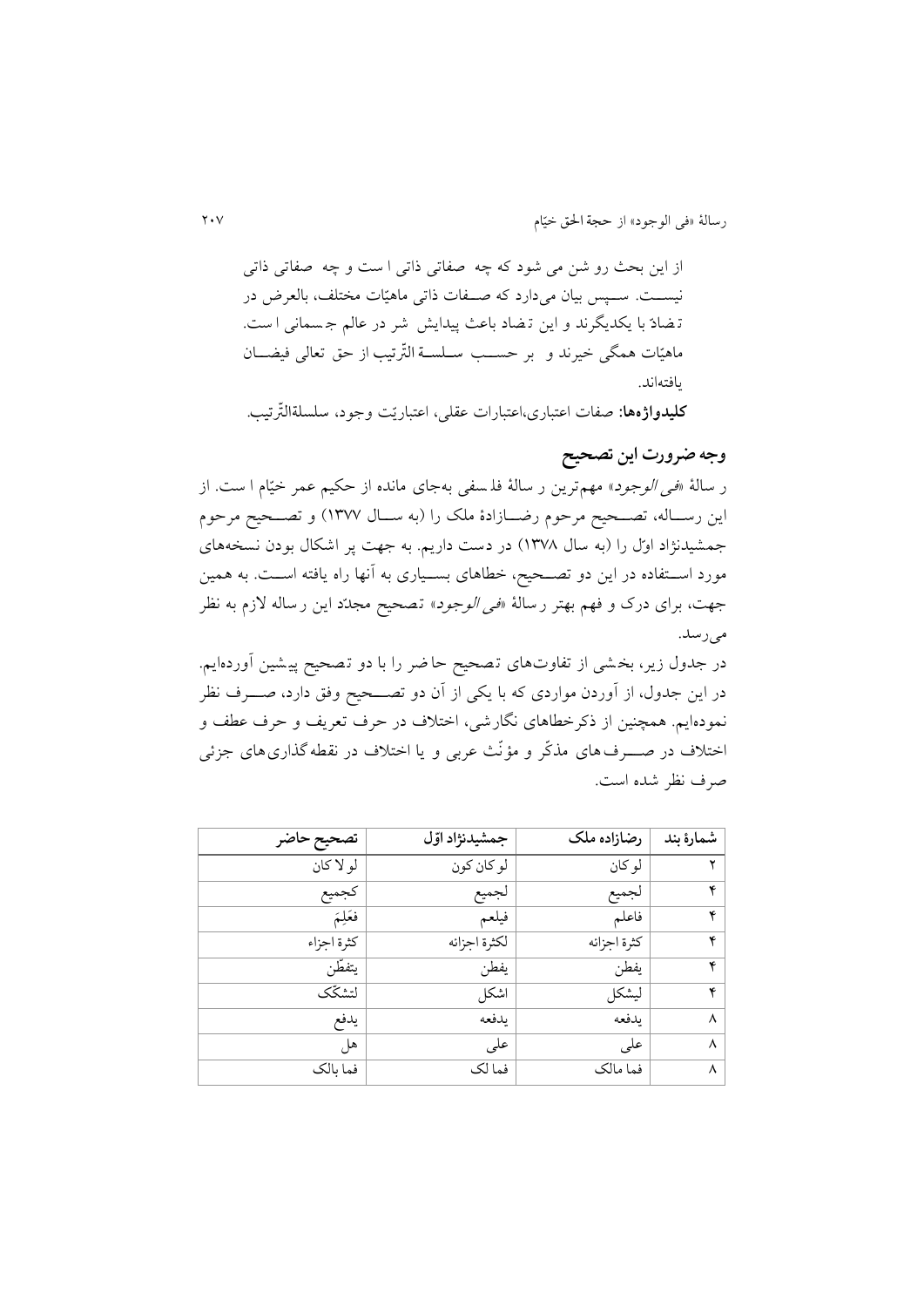| يتغلغل                                | يتغافل                                          | تغافل                       | ٩              |
|---------------------------------------|-------------------------------------------------|-----------------------------|----------------|
| خرافات                                | محالات                                          | محالات                      | ٩              |
| و لو کان                              | بل لو كان                                       | بل لو كان                   | ٩              |
| الإنسان انسانٌ بالإنسانية             | الإنسان بالإنسانية انسانٌ                       | الإنسان بالإنسانية انسانٌ   | $\mathcal{L}$  |
| كيف يُمكنُ أن لا يكون                 | كيف يُمكنُ أن يكون                              | كيف يُمكنُ أن يكون          | ۱۱             |
| المستفادة                             | المستفاد                                        | المستفاد                    | ۱۱             |
| وسبب الوجود                           | ونسبة الوجود                                    | ونسبة الوجود                | ۱۱             |
| فلزم                                  | فلزوم                                           | فلزوم                       | ۱۱             |
| هذه الذات                             | هذه الذوات                                      | هذه الذوات                  | ۱۱             |
| إيّاها                                | اتاها                                           | اتاها                       | ۱۱             |
| من جهة                                | من حيث                                          | من حيث                      | ۱۱             |
| جلّ جلاله                             | عليّ جلاله                                      | على جلّ جلاله               | ۱۲             |
| بذاته إعتبارية                        | بذاته إعتباري                                   | بذاته إعتباري               | ۱۲             |
| موجودة في النّفس                      | موجود في النّفس                                 | موجود في النّفس             | ۱۳             |
| فإن أمكنَ فلتكُن «آ»                  | فإن «آ» ممكن فلتكُن «آ»                         | فإن «آ» ممكن فليڭن          | $\mathcal{N}$  |
|                                       |                                                 | $\mathfrak{g}(\bar{1})$     |                |
|                                       | واجب الوجود، و ليســـت   واجب الوجود بسبب «آ»،  | واجب الوجود، وليست          | ۱۴             |
|                                       | «آ» واجبة الوجود                                | «اً» [واجب الوجود]          |                |
| وجود «ب» لا غير «آ»، و «آ»            | وجود «ب» لا غير، و «آ»                          | وجود «ب» لا غير أو          | ۱۴             |
|                                       |                                                 | $\mathfrak{a}(\bar{1})$     |                |
| ســــبـــهأ ۖ فاعلــّـيـاً لوجوب وجود | سبباً فاعليّاً لوجوب وجود،                      | ســـــبـاً فاعلــّياً لوجوب | $\overline{Y}$ |
| ((ب))،                                |                                                 | وجود،                       |                |
| فلا يجوز أن تكون ماهية                | فلا يجوز أن تكون ماهية                          | فلا يجوز أن يكون ماهية      | ۱۴             |
| «آ» ممكنة الوجود                      | «آ» ممكنة الوجود [عـُلة                         | ممكنة الوجود                |                |
|                                       | لوجوب]                                          |                             |                |
| ســـــبـأ فاعلـّـيأ لوجوب وجود        | سبباً فاعليّاً لوجوب وجود،                      | ســــبـاً فاعلـّـياً لوجوب  | 15             |
| ((ب) ) ،                              |                                                 | وجود،                       |                |
| فلا يجوز أن تكون ماهية                | فلا يجوز أن يكون ماهية   فلا يجوز أن تكون ماهية |                             | $\mathcal{N}$  |
| «آ» ممكنة الوجود                      | «آ» ممكنة الوجود [علمة                          | ممكنة الوجود                |                |
|                                       | لوجوب]                                          |                             |                |
| ولا نشاتح                             | ولا مشاحّ                                       | ولا تشاحّ                   | ۱۵             |
| على ما تحقّقته                        | على الحقيقة                                     | على ما تحققه                | ۱۶             |
| لا كحرارة                             | إذ ليس هو كحرارة                                | لا كحركة حرارة              | ۱۶             |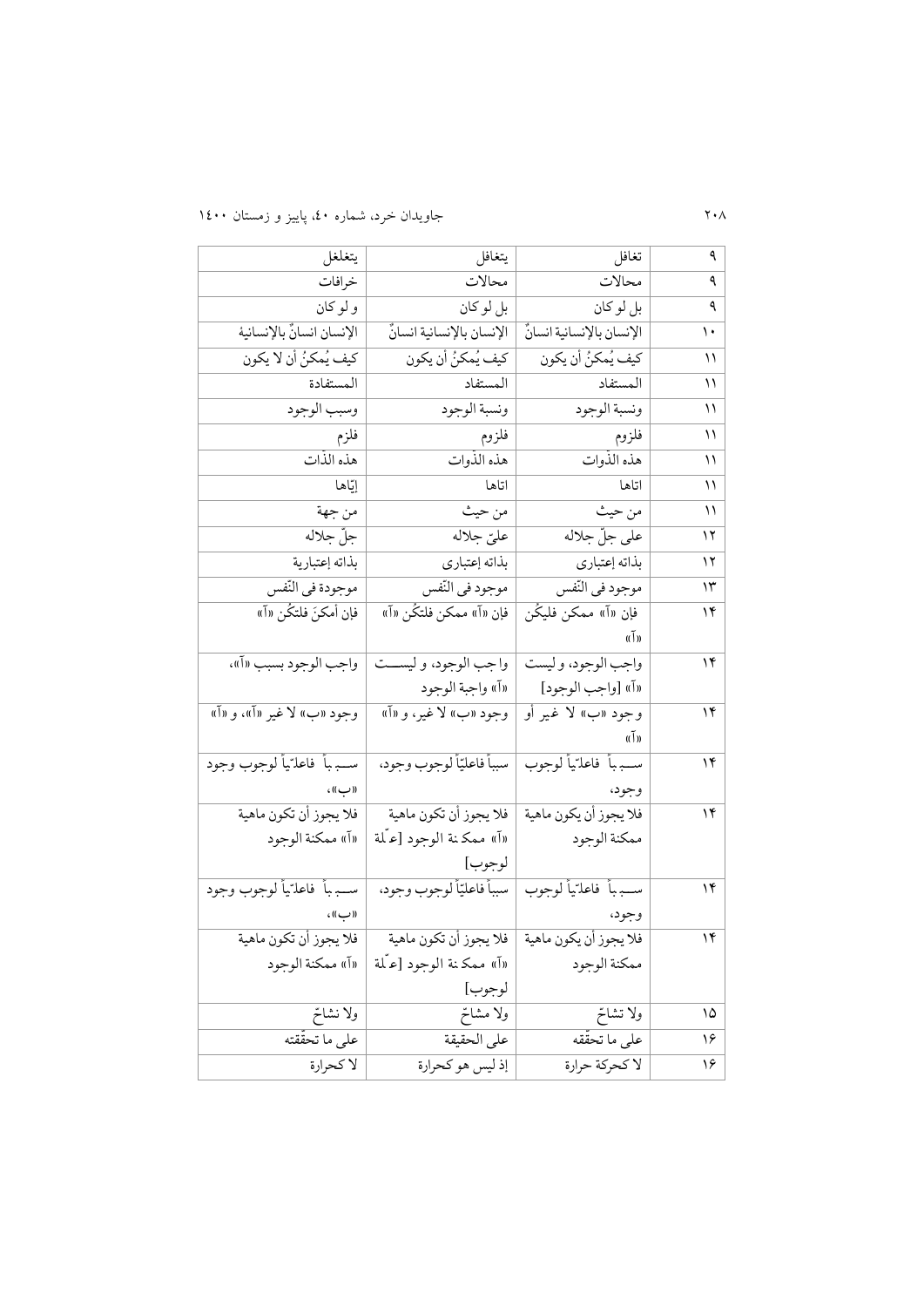### **نسخههای رسالۀ »فی الوجود«**

نام دیگر این ر ساله *«رسالنٌّه فی تحقیق الـصّفات*» است<sup>۱</sup> (ر ضازاده ملک، ۱۳۷۷: ۳۹٦). در ابتدا، رساله بر اساس مقايسۀ ده نسخه با يکديیر تصحید شد. س ، به جهت اجتناب از وردن پاورقیهای مف صّل و ذکر موارد ت صحیحی و هم به جهت م شابهت برخی از نســخ با يکديگر و يا متاخّر بودن زمان کتابت أنها، از أوردن أنها در ذيل متن خودداری نموديم. فقط در مواردی که در هیچيک از نسخ اصلی ديده نمی شود، از ساير نسخهها در تصحیح اين متن ا ستفاده کردهايم. نسخههای مورد نظر اين ر ساله را می توان به سه دسته تقسیم کرد و از مقایســه آنها میتوان دریافت که پارهای از آن نسـخهها از روی پارهای ديگر از آنها استنساخ شدهاند. نسخ در هر يک از دستهها حداکثر مشابهت را با يکديیر دارند، میر نکه کاتب خود در جايی کلمهای را ا صالح کرده و يا سهوی از او سر زده و یا چیزی را از قلم انداخته باشد<sup>۲</sup> .

در د ستۀ نخ ست ، ن سخۀ موجود در ستان قدس ر دوی جای دارد 1 که تاريخ اين نسخه در فنخا دقیقا ذکر نشده است. اين نسخه با ساير نسخه ها شباهت کمتری دارد و نسخهٔ نسبتاً خوبی است.<sup>۱</sup> دستهٔ دوم از نسخی که به یکدیگر بسیار شباهت دارند، یک نسخه از دانشگاه تهران<sup>ه</sup> است و یک نسخه از مجلس<sup>٦</sup> و یکی هم از کتابخانۀ مرحوم مرعشــی نجفی.<sup>۷</sup> کتابت هر ســه نســخه به قرن یازدهم هـق بازمیگردد،ولی قدیم¤رین <sup>1</sup> نها نسخۀ مرحوم مرعشی است که در اين تصحید از جمله به ن مراجعه شده است . نسخۀ مجلس که ذکر آن گذشت، اساس کار تصحیح مرحوم جمشیدنژاد بوده و از روی مقايسهٔ اين نسخه با تصحیح مرحوم استاد نفيسی بهدست می اَيد که مرحوم نفيسی نيز از روی همین نسخه تـصحیح خود را سامان داده است.<sup>۹</sup> این نـسخه بدون نقطه کتابت شده و همین امر خود موجب بروز اشتباهاتی در تصحیحات پیشین بوده است.

سه ن سخه از مجلس، يک ن سخه از دان شگاه تهران `` و يک ن سخه که در مجموعه رسائل روزنفلد و يوشكيفيتش به صـورت عكســي چاپ شــده اســت'' نيز به جهت مشابهت با يکديگر در دستۀ واحد جای میگیرند. اساس تصحیح مرحوم رضازاده ملک نیز نسخۀ قای نفیسی و نسخۀ مجموعۀ روزنفلد و يوشکیفیتش است. دو نسخه از نسخ مجلس که به قرون سیزدهم <sup>۱۲</sup> و چهاردهم<sup>۱۳</sup> ه.ق تعلّق دارند، چندان قابل اعتنا نیستند. نسخهٔ دیگر مجلس <sup>۱۶</sup> مربوط به قرن هشتم ه.ق و نسخهای از دانشگاه تهران<sup>۱۰</sup> تفاوت چندانی با نسخۀ برلین که در مجموعۀ روزنفلد و يوشکیفیتش چاا شده است، ندارند.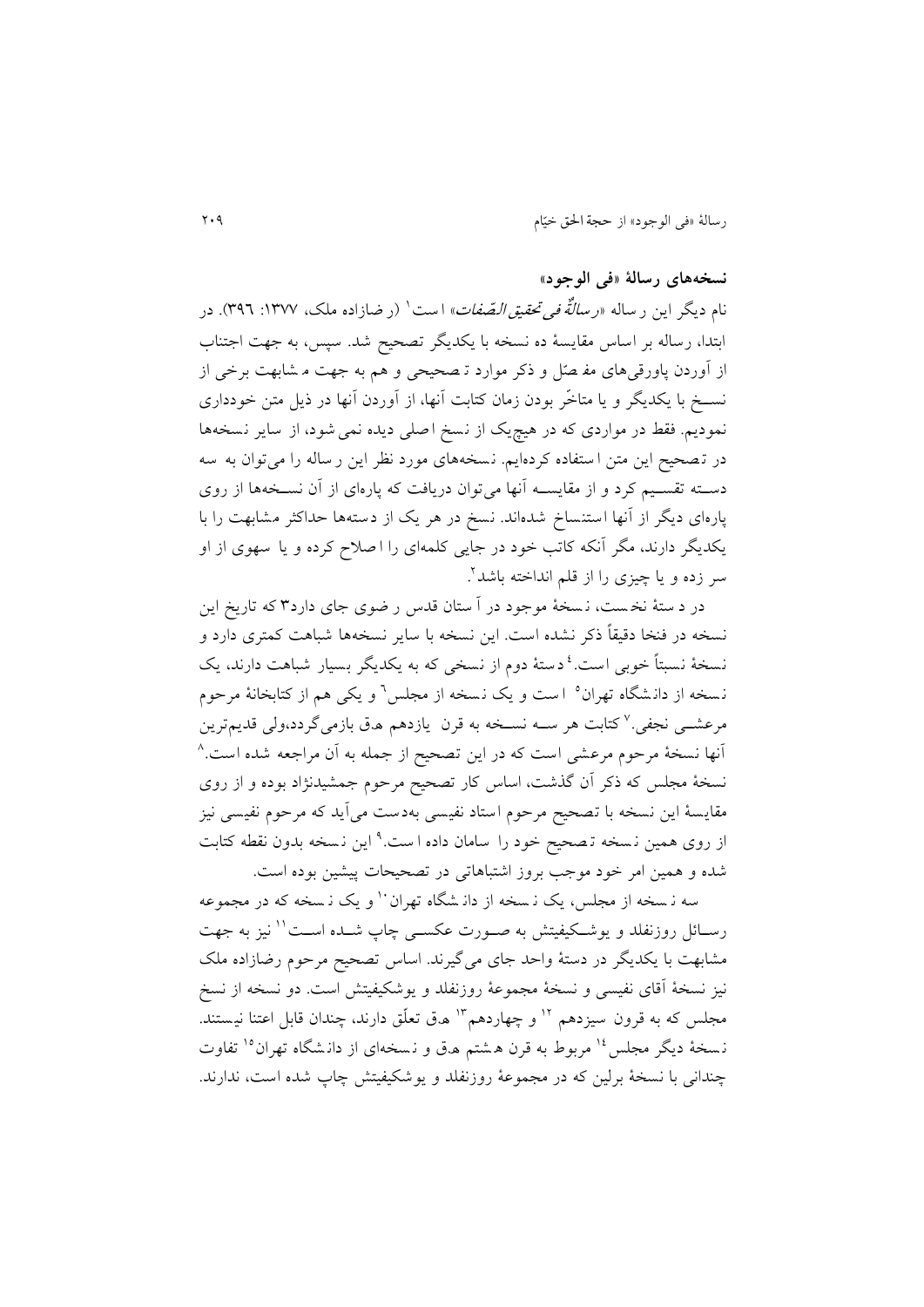در تـصحیح حا ضر، از د ستۀ اخیر، از نـسخۀ قرن هـشتم هـق متعلّق به مجلس به جهت قدمت بیشــتر اَن به عنوان نســخۀ مورد اســتفاده در تصــحیح، در پاورقی۵ا اَورده شــده ست.<sup>11</sup>

در نها يت، ه مۀ اين نسیییخه ها دارای کل مات تکراری، غلط ها و جااف تادگی های ب سیارند. عالوه بر اين، ر ساله دارای ظرايف فراوانی ا ست که به نظر می ر سد دقّت در نها از حو صلۀ ن سخه نوي سان بیرون بوده ا ست. در اين ت صحید، هیچ يک از ن سخه ها ا صل و ا ساس قرار داده ن شده و عبارات متن به صورت گزينشي انتخاب شده ا ست. عالئم، زير و زبرها، تقطیعها و شماره گذاریها در سراسر متن برای فهم بهتر متن به ن افزوده شده است.

**سایر نسخههای رسالۀ فیالوجود**

تهران؛ مجلس؛ شماره نسخه: ٣٦-١٥٩٨٢- قرن چهاردهم ه.ق تهران؛ دائرة المعارف؛ شماره نسخه: ١١٧٥/٢ - ١٣٥٧ ه.ق مشهد؛ رضوی؛ شماره نسخه ١١٤٥٢/١٥ – ١٠١٩ ه.ق نسخ زير در مجموعۀ دانشنامۀ خیّامی ذکر شده است: ضمن مجموعهای به شمارۀ ١١٨٥ کتابخانۀ حسین چلبی (بروسه – ترکیه) همچنین سوامی گوینداتیرتهه در کتاب *شراب روحانی* (سوامی، ۱۹٤۱) چهار نسخهٔ دستنوشت ديیر از اين رساله را ياد کرده است: ضمن مجموعهای متعلق به نورالدّين مصطفى بک (رونويس شده به سال 194 هـق، قاهره، مصر(**،** ضمن مجموعهای متعلق به عبدالقدیر (رونویس شده به سال ۱۰۲۷ هــق، پونا، هند)، ضمن مجموعهای به شمارۀ 211 Or.petermann کتابخانۀ دولتی برلین (رونویس شده به سال ۸۸۸ هـ.ق)، ضمن مجموعهای به شمارۀ 70^-12×0r.petermann ۲-۲ کتابخانۀ دولتی برلین (رونویس شده به سال 0020 هی.ق( )ردازاده ملک، ،0122 122(؛ يکی از دو نسخه برلین در مجموعه ر*سائل خیّام* روزنفلد و يوشکیفیتش چاپ شده است.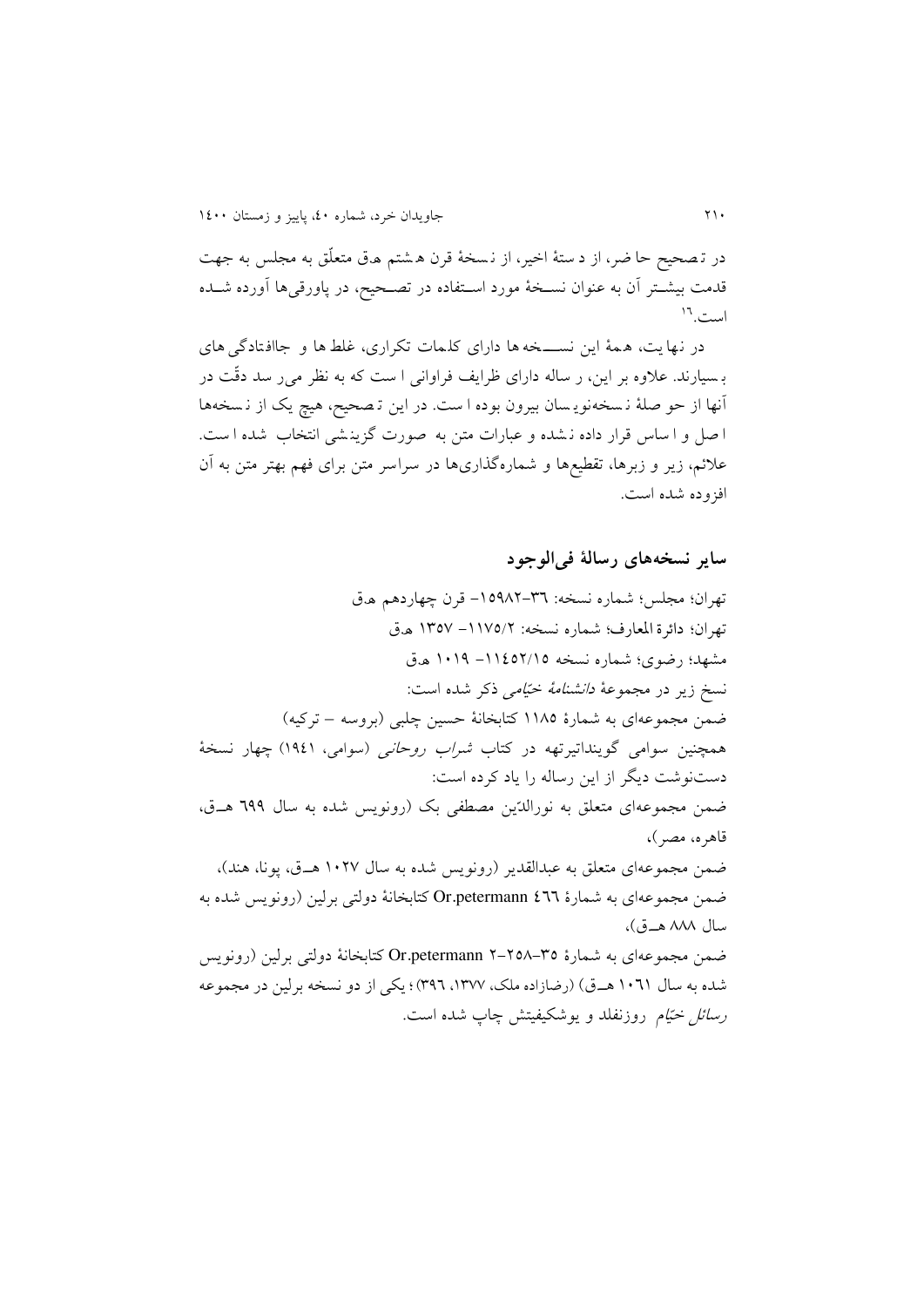### **نکاتی چند دربارۀ تصحیح**

- ۱. در برخی از نسخهها به جای «ماهیّت» «مهیّت» آمده که نوع دیگری از نگارش همین کلمه است. از ذکر اين موارد در پاورقیها صرف نظر نمودهايم.
- .4 در بند سوم، در برخی از نسخ در شروع توصیف صفات وجودی، »القسم الوجودي» و در برخی از نسخ «القسم الوجودي العرضي» آمده که به نظر می رسد دومی صحیح است؛ چون مثالی که در برابر این قسم آورده شده، مثال صفات عرضی است. از طرفی برای ذکر نکردن مثال صفات وجودی ذاتی، می توان دو دلیل تصوّر کرد: يکی نکه اين صفات به سبب روشن بودنشان، بر خالف صفات وجودی عردی، نیاز به اثبات ندارند؛ مانند نچه دربارۀ صفات وجودی عرضی گفته شده است. ديگر آنکه لازم است به اين نکته توجّه کرد که خیّام در ابتدای رسالۀ *«ضرورت تضاد*» در تعریف و نیز در مثالی که از اوصاف ذاتی ارائه میدهد أنها را برابر با جنس و فصل میداند. طبق گفتۀ مشّائیان نمی توان به مقوّم ذاتی شیء و فصل اخیر آن دست پیدا کرد (به عنوان مثال، سخن ابن سینا در رسالۀ «ا*لحدود*» را یادآور می شویم). پس، صفت وجودی ذاتی شیء قابل دسترسی نیست و به همین جهت خیّام مثالی برای ن ذکر نکرده است.
- .1 در بند سیزدهم در برخی از نسخ و يا حتی در نسخۀ واحد در جاهايی »مِن« به جای «عن» آمده است. بین این دو کلمه در معنی فرقی نیست و در نگارش نیز تا حدودی مشابه يکديیرند؛ سبب نکه همیی به »عن« تبديل شدهاند اين است که ارتباط بین علّت و معلول و صدور معلول از علّت را در لسان فلسفی غالباً با حرف اضافۀ «عن» نشان میدهند<sup>۱۷</sup> .

### **محتوای رسالۀ »فی الوجود«**

اين رساله، يک از مهمترين رسالههای فلسفی حکیم عمر خیّام است. در اين رساله، دربارۀ صفات و دستهبندی آنها تا اندازهای توضیح داده میشود. سپس، وی اشکالات وارد بر اعتباری بودن وجود را مطرح میکند و به آنها پاسخ میدهد. او پس از توضیح اعتبارات عقلی و صفات، برهان محال بودن تسلسل علّیّت را اقامه میکند و اشکاالت وارد بر ن را پاسخ میدهد. خیّام در انتها بیان میدارد که همۀ ماهیّات از حق تعالی فیضان يافتهاند و همه خیر محض هستند.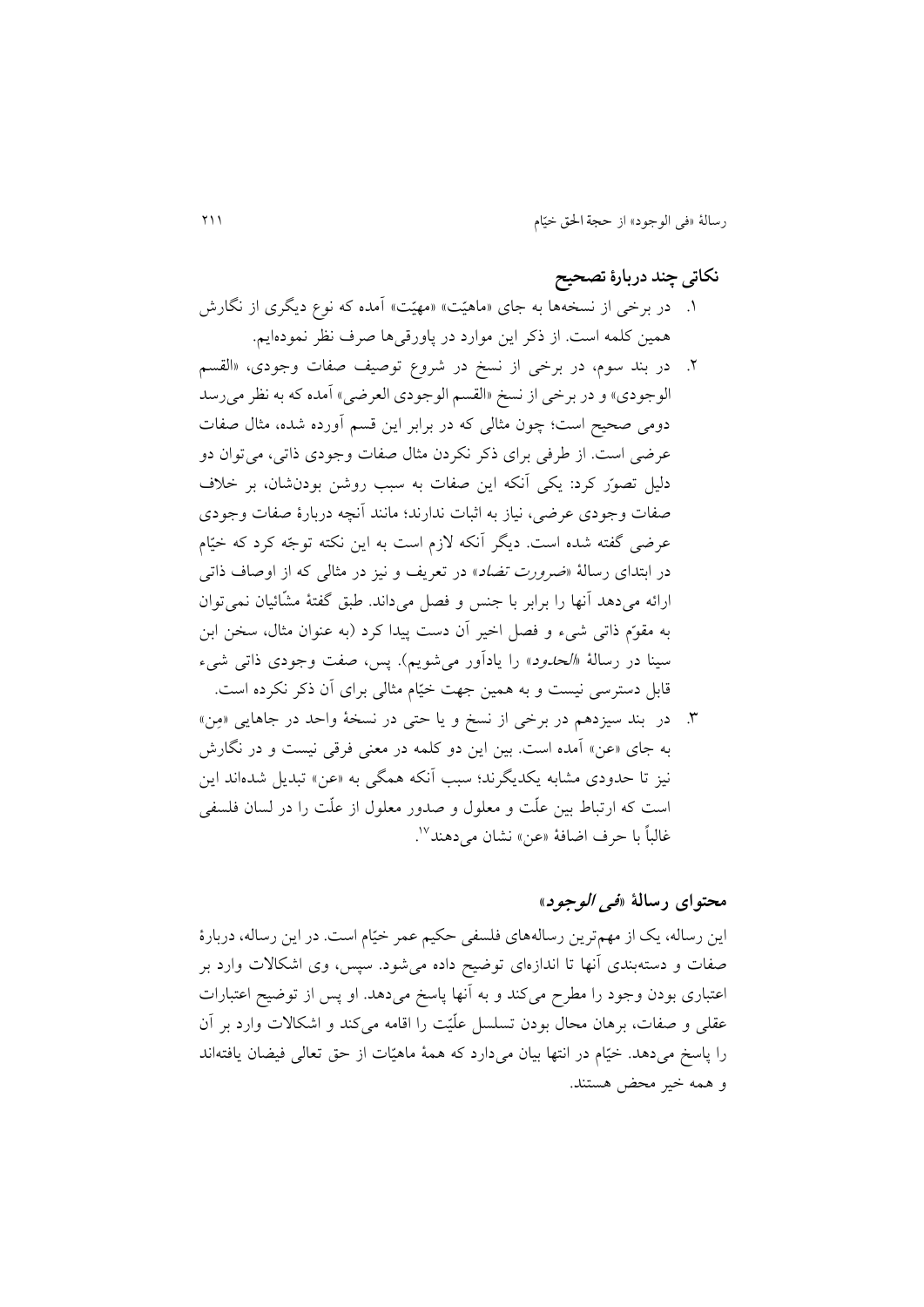خیّام در بند يکم که خطبۀ اين ر ساله به شمار می رود، يک آيه مربوط به هند سه يا علم اندازه اَورده اســــت («أَعْطَى كُلَّ شَيْءٍ خَلْقَهُ<sup>\\</sup> ثُمَّ هَدَى»– آيهٔ ٥٠ ســـورۀ طه) و آيهٔ ديگرى مربوط به حساب («أَحْصَى كُلَّ شَيْءٍ عَدَدًا»– آيهٔ ۲۸ سورۀ جن).

در بند دوم، وی به دسته بندی اوصاف می پردازد. او در بحث ص فات، مطالب رسالۀ « ضر*ورت تـ ضاد»* را تکرار نمیکند، بلکه د ستهبندیهای تکمیلی و تو ضیحات بی شتر می آورد. تقسیم مهمّ خیّام در این فصل، تقسیم صفات به «وجودی» و «اعتباری» است. صفات وجودی، صفاتی است که در اعیان هست و صفات اعتباری صفاتی است که در نفس هست يا، به عبارت ديگر، ذهنی است. جهت اينکه خيّام رساله را از تقسيم صفات شروع کرده، اين است که در اين رساله درصدد است تا ذات اشیاء را بدون لحاظ کردن صفات و اعراض در نظر بییرد.

وی پس از بیان د ستهبندی صفات و بیان مثالهایی برای هر د سته، در بند سوم دو برهان در اثبات زائد نبودن لونیّت برای يک رنگ مطرح میکند که ظاهرا ا شارتی ا ست به راء متکلّمانی مانند امامالحرمین جوينی)ويسییینوفسیییکی، :4000 11( .02 از جمله مینویسد: عرض ممکن نیست مو ضوع عرض دیگر واقع ً شود. بنت انگاه در بند چهارم منظور خود را از اوصیییاف اعتباری بیان می دارد. به نظر وی، عقل وقتی به يک شییییء برمی خورد، أن را وارسی میکند و تفصیل عقلی می دهد و برای أن شیء معقول، احوالی را «اعتبار» می نماید، خواه آن احوال مانند اعراض بسیط با شد و خواه غیربسیط. بعضی از آن صـفات (مانند سـياهی و سـييدی)، علاوه بر کلّيت که جايگاه آن در ذهن اسـت، وجودی هم در خارج دارند. اين نوع از صییفات »وجودی«اند. در مقابل، برخی ديیر از صیییفات )مانند زوجیّت برای دو(، فقط جايیاهشیییان در ذهن اسیییت. اين صیییفات «اعتباری»اند. خیّام در رسالۀ «صورورت تصاد» می نویسید: «وجود اوصیاف برای مو صوفات به قصد اول در نفس و عقل ا ست و حصول و وجودی در اعیان ندارند».'۲ همچنین وی، در بند چهارم رسییالۀ »فی الوجود« همۀ اعراض را احوال اعتباری میداند و از آنجا که وجود را عارض بر ذات شیء می شمارد بالتّبع آن هم اعتباری خواهد بود، اعتباريی که فهم آن از ساير امور اعتباری دشوارتر است. وی در ادامۀ رساله دلايل خود را ورده است.

خیّام سپس تو ضیح میدهد که بحث وجود در نزد اهل حقّ (یعنی فلا سفه) و غیر اهل حقّ (يعنی متکلّمین)، نسبت به ساير اعراض، بسی دشوارتر است. وی می کوشد آن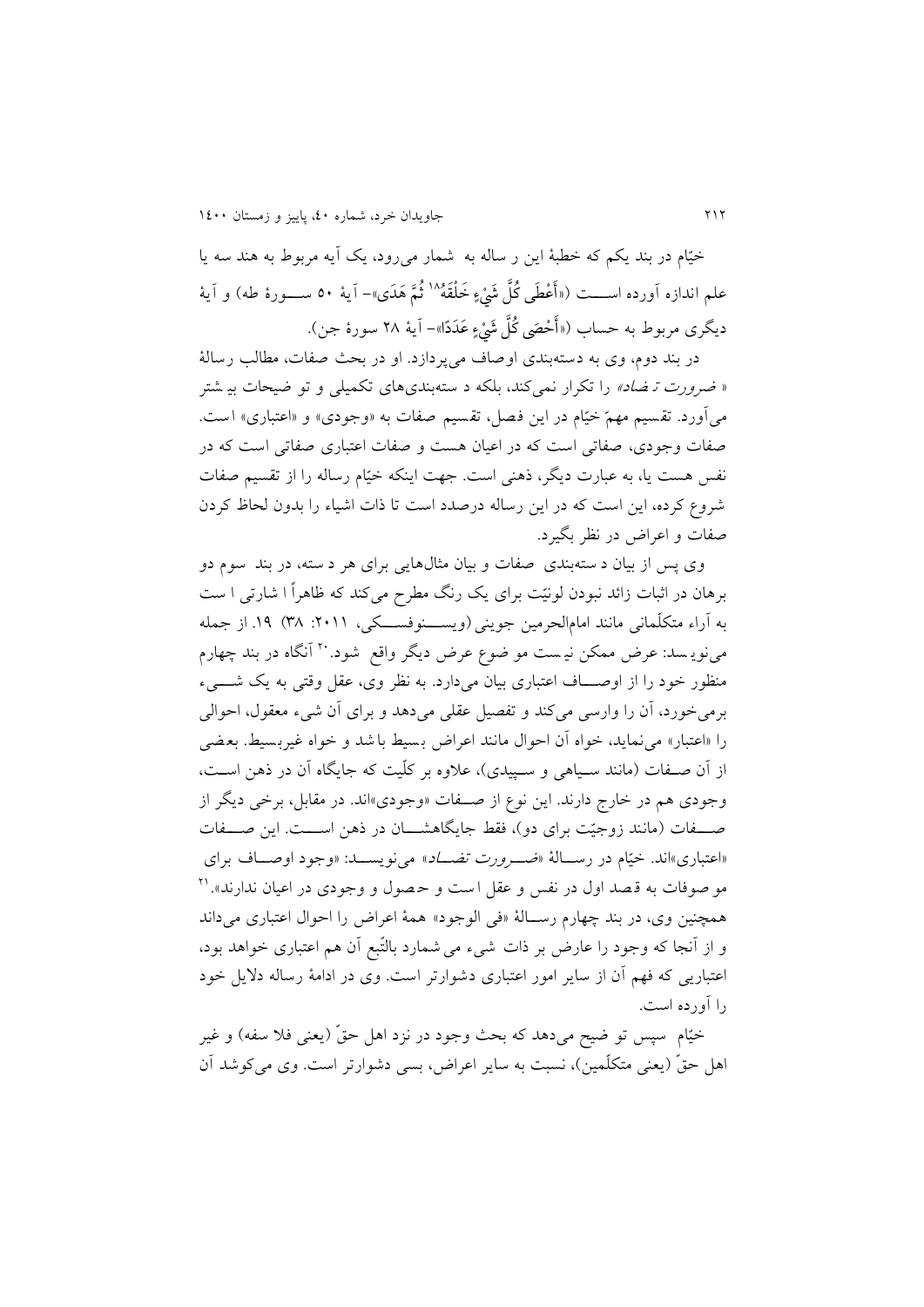اشکاالت را تودید دهد و برطرف کند. وی پیش از پرداختن به شبهۀ اهل حق،ّ شبهات اهل کلام را تو ضیح میدهد. وی ا شاره میکند که عدّهای از متع سّفین<sup>۲۲</sup> متأخّر لونیّت، عرضـیّت، وجود و امثال این اوصـاف اعتباری را احوال ثابت شــیء در نظر میگیرند و میگويند که اين احوال نه به وجود متّصیییف می شیییوند و نه به عدم. اين همان نظريۀ »حال« متکلّمین اسییت که خیّام به انتقاد از ن میپردازد. اين رأی، از ابوهاشییم جُبّائی نشییأت يافته و در زمان خیّام، در نزد امام الحرمین جوينی و شییاگردان مکتب او رواج داشته است (ويسنوفسکي، ٢٠١١. ٣٠). پس، منظور خيّام از «متعسّفين متأخّرين» محتملاً جوينی و شاگردان اوست. همان طور که ويسنوفسکی اشاره می کند، فلسفۀ ابن سینا در تقا بل با معتز لۀ نخســــتین قرار میگیرد و آراء خـیّام در برابر اشـــــاعرۀ بَهشــــَـميه\*'' )وي سنوف سکی،:4000 22(. خیّام مینوي سد که اگر نها صفات اعتباری را به در ستی دريافته بودند، دچار چنین اشتباه و لغزشی نمیشدند.

س ، ا شاره می کند که به سبب د شوار بودن فهم صفت وجود ن سبت به ساير اعراض اعتباری، عدّهای از اهل حقّ نیز در این مسأله شک کردهاند و وجود را در اعیان امری زائد بر ذات موجود دانسته اند. وی در بند پنجم، اشکال اهل حق را مطرح میکند. به نظر می رسد که منظور خیّام از اهل حق آن دسته از شاگردان ابن سیناست که قائل به زیادت خارج*ی وجود بر ماهیّت بودهاند.<sup>۲٤</sup>* 

در بند ششم رساله، برهان تسلسل وجود ذکر می شود. اين برهان از مهم ترين ادلّهای است که در اثبات اعتباری بودن وجود مطرح شده است و آن را در آثار شیخ اشراق هم میتوان يافت.<sup>16</sup> ســـهروردی اين برهان را به ابن ســـهلان ســـاوجی، صـــاحب رســـالۀ «*البصائر*»، نسبت می<mark>دهد، ولی پیش از ابن سهلان در رسالههای خیّام بدان برمی</mark>خوریم. خیّام ا شکالات وارد بر برهان تسلسل وجود را به صورتی بیان می کند که معلوم است پیش از نوشتن اين رساله، آن برهان مطرح بوده است. خیّام سعی دارد تا اشکالات آن را برطرف کند. برخی از ا شکاالت وارد بر برهان ت سل سل وجود را ملّا صدرا در دو کتاب «*المشاعر» و «سفار»* آورده است. این اشکالات درست همان اشکالاتی است که خیّام ورده و در زمان او مطرح بوده است. در بند هفتم، هشتم، نهم و دهم، خیّام سه اشکال وارد بر برهان تسلسل وجود را عنوان کرده و به نها پاسخ داده است.

وی در بند دهم که اشکال سوم بر برهان تسلسل وجود را مطرح می کند، مغالطهای را بیان میدارد که شخص مغالط فرق بین امر ذهنی و امر عینی را بازنمی شناسد و حکم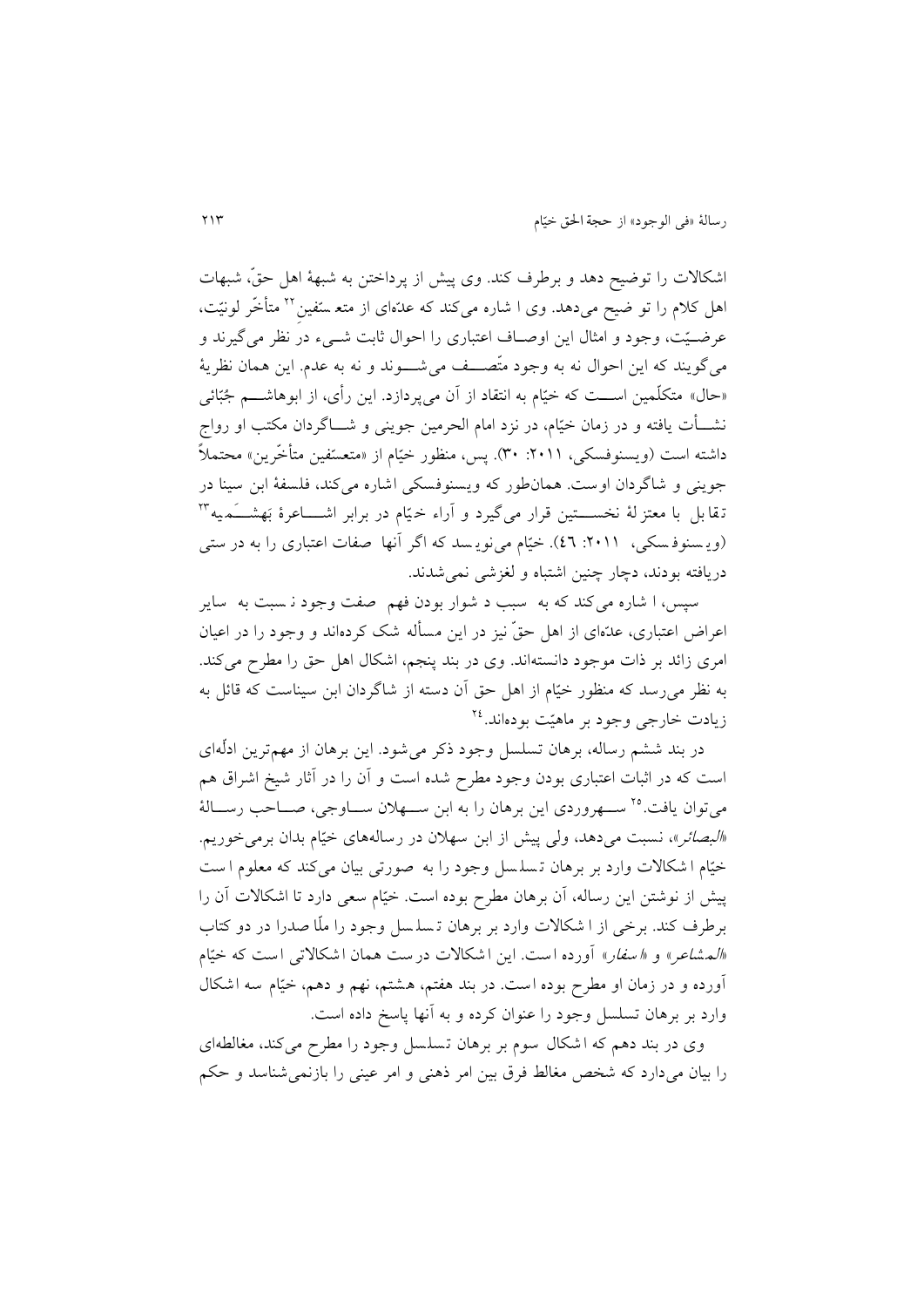امور ذهنی را به امور عینی تســـرّی میدهد. اين نوع از مغالطه، يکی از مهمترين انواع مغالطات معنوی است.<sup>۲۲</sup> به تبع بحث اعتبارات عقلی در نزد خیّام و ادامۀ آن در حکمت <sup>ا</sup> شراق ، شیخ ا شراق نیز به طور مف صّل دربارۀ اين مغالطه سخن گفته ا ست. سهروردی اشــاره می کند که مشــّائیان در موارد متعدد در دام اين مغالطه افتادهاند. خیّام پس از ذکر برهان تسلسل وجود و بیان اشکاالت و پاسخ به نها، در بند يازدهم به اشکال اهل حق بازمیگردد و به آن پاسخ میدهد.

در بند دوازدهم دربارۀ صفات باری تعالی تودید داده می شود. واجب الوجود ذاتی است که تصور آن بی وجود حتّی در عقل نیز ممکن نیست. همۀ اوصاف واجب الوجود اعتباری ا ست و او را ا صال و صف وجودی نی ست. خیّام ا شاره می کند که شايد بتوان گفت تنها صفت علم واجب ، وجودی است. مقصود او اين است که تنها حصول صور معقولات در ذات حقّ وجودی اســـت.<sup>۲۷</sup> صـــفات باری تعالی در زمان خیّام یکی از مهم ترين بحثهای فلسفی و کلامی بوده است.<sup>۲۸</sup>

سپس، خیّام در بند ًسیزدهم دربارۀ و صف عدم و بالعرض بودن اَن در ذهن بحث کرده است. بند چهاردهم دربارۀ برهان محال بودن تسلسل علّیّت است. در بند پانزدهم و شانزدهم، اشکاالت وارد بر تسلسل علّیّت و مسئلۀ جعل ماهیّت يا وج ود توسّط بار ی تعالی مطرح میشود.

در نهايت، به نظر میرسید که مقصیود خیّام از اثبات اعتباريت وجود اين اسیت که نشــان دهد هر چه حقیقتاً محقّق اســت ماهیّت اســت. با نگاه به رســائل وی و بالاخص سییخن او در بند هفدهم اين رسییاله، میتوان گفت که ماهیّت مورد نظر خیّام اصییل و حقیقت ا شیاء ا ست و ماهیّات همه به ترتیب و سل سله وار از مبدأ اوّل صادر شده اند و شر امری ا ست عدمی يا امری که برحسب ضرورت تـضاد پديد می آيد. پس، مقـصد خیّام در این ر ساله -مانند ر سالۀ *«ضرورت تضاد»-، بحث خی*ر و شر است و نه بحث صفات؛ بحث صفات در اينجا به نحو ثانوی و تبعی مطرح می شود. در نظر وی، عالم در کمال اتقان و بر حسب سلسلة التّرتیب فیضان یافته است و شر اوّلاً و بالذّات بدان راهی ندارد. در اينجا اســــتطراداً به نکتهای اشــــاره میکنیم: يکی از معيارهای مهم که میتوان رباعیات ا صیل خیّام را به وا سطۀ ن ت شخیص داد همین ا صل ا ست. همچنین معیار ديگر اين ا صل ا ست که آفرينش عبث و بيهوده نيـست. با همين دو معيار ا صلي بسیاری از رباعیات منسوب به خیّام را میتوان با خیال سوده کنار گذاشت.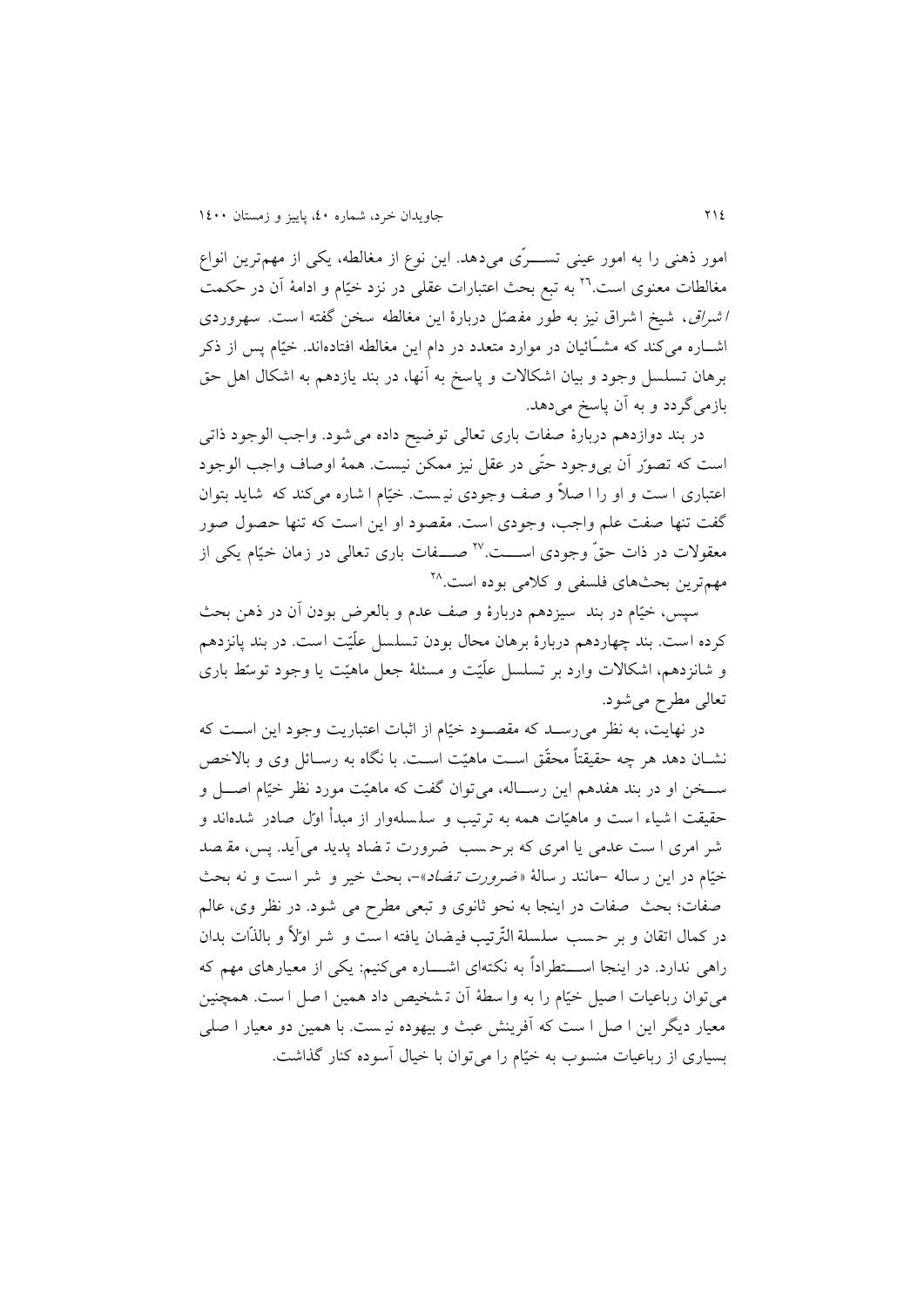« بسم الله الرّحمن الرّحيم »

- 1 . سبحانَ الّذى جلَّ جلالُه وتقدَّست أسماؤُه، «أَعْطَى كُلَّ شَيْءٍ خَلْقَهُ ثُمَّ هَدَى» [سورۀ طه، <sub>ا</sub>َيهٔ 50] و«أَحْصَى كُلَّ شَيْءٍ عَدَدًا» [سورۀ الجّن، اَيهٔ 28]، والصّلوةُ على نبيّهِ المصطفى محمّدٍ ْ وآله الطّاهرين'.
- 2. الأوصافُ للموصوفات على ضربَينِ: ضربٌ يُقالُ له' الذّاتى ۖ وضربٌ يُقالُ له'' العَرَضى: ومِن الأوصاف العَرَضية ما يكون لازماً للموصوف، ومنها ما لا يكون<sup>،</sup> لازماً، بل يُمكن أن يكون مفارقاً، إمّا بالوهم فَحَسْبُ وإمّا بالوهم وبالوجود معاً. ر<br>م سا<br>تم ثمّ كلّ واحدٍ من الضَّربينِ° الذّاتی والعَرَضی ينقسم إلی قسمَينِ: قسمٌ يُقالُ له الاعتباری وقسٌمُیقاُل له الوجودی. فأمّا ْ القسم الوجودي العَرَضي ْ فهو كوصف الجسم بالأسود إذا كان أسود، فإنّ السّوادَ صفةٌ ر وجوديةٌ أى هو معنىً زائلٌ على ذات الأسود موجودٌ في الأعيان، وإذا كان السّواد^ صفةً وجوديةً ° فيكون الأسود وصفاً وجودياً ``، واثبات هذا القسم الوجودي مستغن'` عن البر هان لظهوره عند العقل، بل عند الوهم والحسّ. وأمّا القسم الاعتباري العَرَضي كوصف الإثنين بأنّه نصفُ الأربعة، لأنّه لو لا كان أ` الإثنين ر نصفُ الأربعة<sup>"ا</sup> أمراً زائداً على ذاته لكان للإثنين<sup>،</sup>' مَعانٍ°' زائدةٌ على ذاتِهِ لا نِهايةَ لها<sup>١٦</sup> بالعدد، والبرهان قائمٌ على استحالته.

وأمّا القسم الاعتباري الذّاتي كوصف السّواد بأنّه لونٌ، اذ كونه لوناً وصفٌ ذاتيٌ له. ر

 $\overline{a}$ 

| ۱۲. ته،  لو کان کون؛ مر: لو | ٧. مج: - العرضي          | ١. مر: - سبحان  الطاهرين. |
|-----------------------------|--------------------------|---------------------------|
| کان                         | ٨. مج: – موجود … وجوديا  | ۲. مر: لها                |
| ١٣. مر: أربعة               | ۹. ته، مج: وجوديا        | ۳. مر: لها                |
| ١۴. مج: الاثنين             | ۱۰. مج: – فیکون … وجودیا | ۴. مج: ما يكون            |
| ۱۵. مر: معانبي              | ۱۱. ته، مر: يستغنى       | ۵. مج، مر: – الضَّربين    |
| ۱۶. ته: له                  |                          | ۶. مر: أمّا               |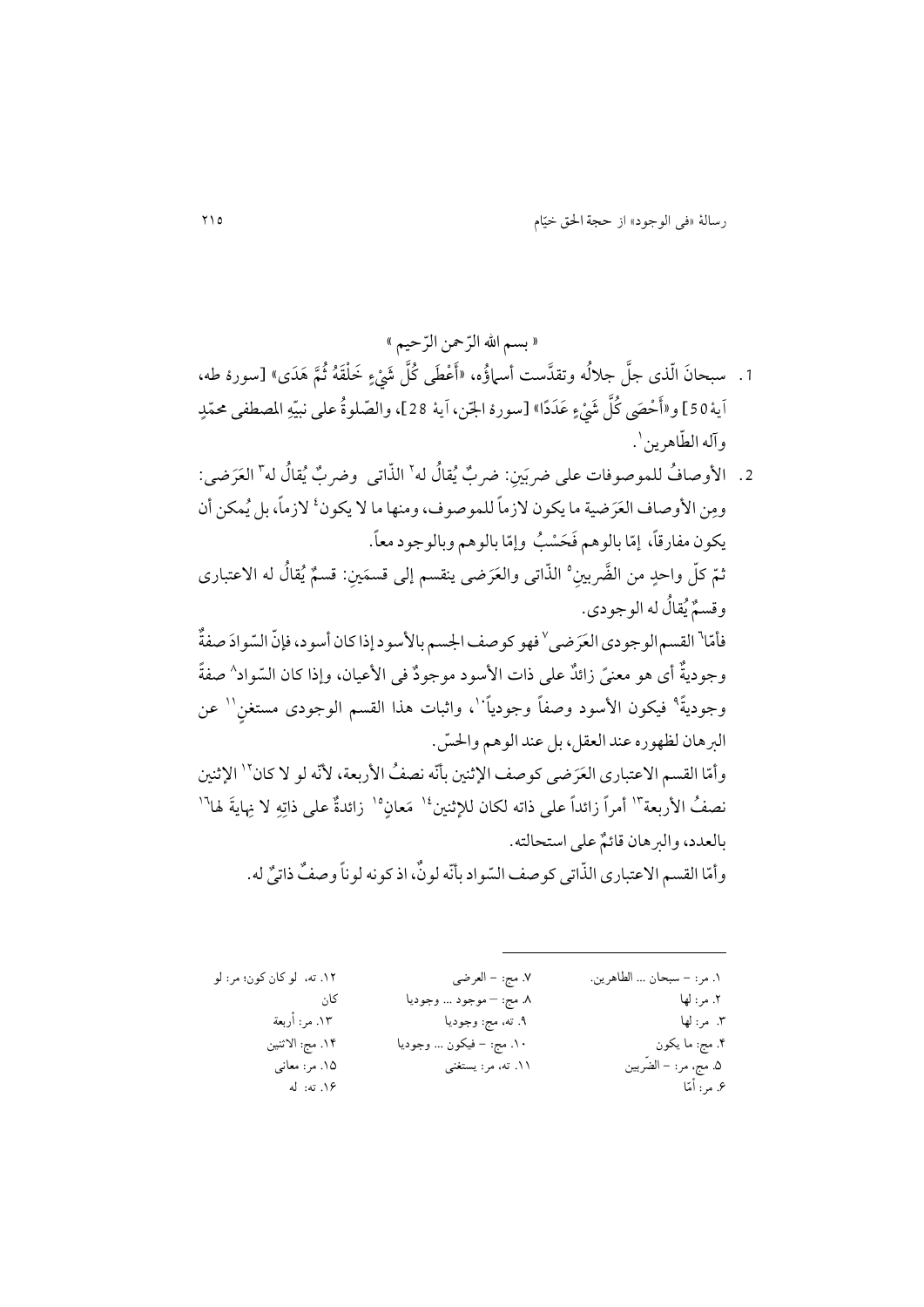- 3 . والبرهان على أنّ اللّونية ليست بصفةٍ زائدةٍ على ذات السّوادية في الأعيان: هو أنّها لو كانت صفةً زائدةً فلا بدّ من أن يكون عَرَضاً و<sup>ا</sup>السّواد عَرَضٌ ايضاً ْ، ثمّ كيف يمكن أن يكون عَرَضٌ "موضوعاً لعَرَضٍ آخر؟ وإن كان موضوع السّوادية موضوعاً لِللّونية<sup>،</sup>، لكانت اللّونية صفةً في موضوع السّواد وغير السّواد° و لكانت اللّونية أمراً موجوداً في الأعيان يلزمه من خارج ذاته أن يكون سواداً، وهذا ُحمال.
- 4. ومعنى قولِنا «الوصف الإعتباريُّ» هو أنّ العَقلَ إذا عَقَلَ معنىً مّا، فإنّه يُفَصِّلُ ذلك المعقولَ تفصيلاً عقلياً ويَعتَبِرُ احواله، فإن صادَفَ ذلك المعنى بسيطاً غيرَ متكثّرٍ -كجميع<sup>٦</sup> الأعراض الموجودة فی الأعيان– وصادَفَ له أوصافاً، فعَلِمَ` انّ تلک الأوصاف إنّما هیّ له بحسب الإعتبار^ لا بحسب الوجود في الأعيان، لتحقّقه أنّ الشّيء البسيط الموجود في الأعيان لا يمكن فيه كثرةُ أجزاءٍ ْ في الأعيان، ولتحقّقه أنّ العَرَضَ لا يكون موضوعاً لعرضٍ آخَرَ، ولتحقّقه أنَّ موضوع ذلک العَرَض لا يجوزُ أن يكونَ موضوعاً لتلک الصّفة الّتي وُصِفَ بها ذلک العَرَض. وهذه مقدّماتُ مسلّمةٌ عندهم`` لكن بعضَها غيرُ مسلَّم عند اهل الحكمة، ولعلّ هذه المعاني

مفروغٌٌ'' عنها في العلم الأعلى الإلهي الكلّي، ومَن لم يتفطّن لهذه الأوصاف الاعتبارية من الباحثين عن هذا الموضع «ضَلَّ ضَلالاً بَعِيداً» [سورهٔ النِّساء، آيهٔ 116]، كبعض المتعسّفين `` المتأخّرين الّذين جعلوا اللّونيةَ والعَرَضيةَ والوجودَ وأمثالَ هذه الاحوال احوالاً ثابتةً ممّاً" لا يُوصَفُ لا بوجودٍ ولا بعدم ُ'، والشكُّ' الّذى أوقَعَهُم في هذا الخطأ الفادح في<sup>٦</sup>' أعظم

- .1 ته: اذا؛ مج: أو؛ مر: اذ .2 ته، مج، مر: - ایضاً .3 ته، مج، مر: عَرَضا .4 ته، مر: للونیة .5 مج: - وغیر السّواد .6 مج، لجمیع .7 مج: فافعلم؛ مر: فاعلم
- .8 ته، مج: اعتباره .9 ته: ان یکون فیه اجزائیه؛ مج: فیه اجزائه؛ مر: فیه کثرة اجزائه .10 مج: عنهم .11 مر: موضوع .12 مر: متعسفی

.13 مر: بما .14 ته: عدم .15 ته: النّه شک .16 ته: القادح فی؛ مر: الفالح فی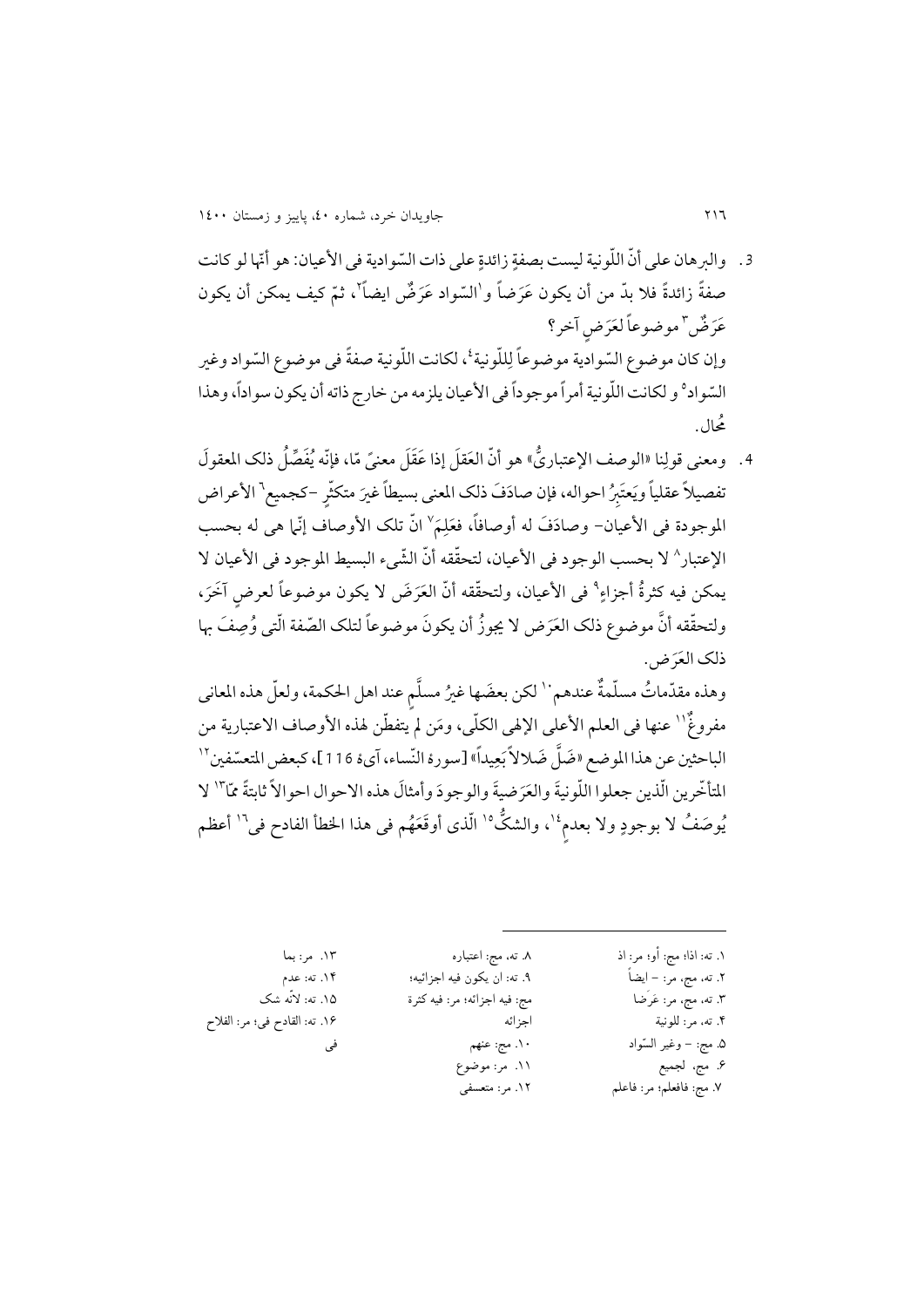القضايا' الأوّلية وأظهرها –و`هو أنّه لا واسطة بين السّلب والايجاب– ظاهرٌ، لا حاجةَ بنا إلى ذكره ونقضه ّ أو حلّه ٔ لسَخافته. ولو كانوا يتفطّنون الأوصاف الاعتبارية لَما وقعوا في هذه الفتنة° العظيمة بل قالوا: إنّ اللّونيةَ في الأعيان غيرُ موجودةٍ<sup>٦</sup> شيئاً متميّزاً عن السّوادية، إنّما هي<sup>٧</sup>وصفٌ عقليٌ<sup>٨</sup> يَحصُلُ في النّفس عند تحقّقِ العَقل ذات السّواد<sup>۹</sup> وتَصَفُّح احوالها ومشارَكَتِها للبياض في بعض احوالها، وكذلك الوجود والوحدة، ولعلّ أمر الوجودّ أصعبُ من سائر الأعراض لتشكّكِ <sup>١٠</sup> جَماعةٍ من أهل احلرق فیه إذ قالوا:

5. إنّ الإنسان المعقول مثلاً، له حقيقةٌ وماهيةٌ لايدخُلُ في حدّهما الوجود حتّى انّ العاقل يمكنه أن يَعقِلَ معنى الإنسان من غير أن يَعقِلَ معه أنّهُ موجودٌ أو معدومٌ فيلزم لا مَحالةَ أن يكون الوجودٌ مَعنىً يلزمه من خارج ذاته.

و قالوا: إنّ الوجود للإنسانية'' هو المعنى المُكتسبُ له من غيره، إذْ'' الحيوانية والنّاطقية له من ذاته لا بجعل جاعل ولا بسبب مسبِّمج، فإنَّ" الباري –جلَّ جلاله- لم يجعل الإنسانية جسماً مثلاً، بل جعله موجّوداً ثمّ إنّ الإنسان اذا وُجِدَ لايمكن أن يكون إلّا جسماً. قالوا: وإذا كان الأمر كذلك، فبالواجب أن يكون الوجودُ معنىً زائداً على الإنسان في الأعيان، و<sup>١٤</sup>كيف لا وهو المعنی المستفاد من الغیر، لا غیر؟

6. وقبلَ<sup>ه</sup>' أن نخوضَ في حلّ هذه الشّبهة نأتي ببرهانٍ<sup>١٦</sup> ضروريٍّ على أنّ الوجودَ معنيً اعتباري، نقول: إنّ الوجود في الموجود لا لو كان معنيّ زائداً عليه في الأعيان لكان موجوداً، وقيل: إنّ كلّ موجودٍ موجودٌ بوجودٍ فيكون الوجودُ موجوداً بوجودٍ `` و<sup>١٩</sup>كذلك وجودهُ ال<sub>ع</sub> ما ال ِنایة له، وهو ُحماٌل.

| ۱۵. ته، مر: قيل              | ۸. مر: عقل                    | ١. مر: الخطايا  |
|------------------------------|-------------------------------|-----------------|
| ۱۶. ته: يأتي برهان؛ مج: نأتي | ٩. ته، مج: الاسود؛ مر: اللواد | ٢. مر: – و      |
| برهان؛ مر: يأتي ببرهان       | ١٠. مج: يشكل؛ مر: لتشكل       | ٣. ته، مج: بعضه |
| ١٧. مج: الموجود في الوجود    | ١١. مج: الإنسانية             | ۴. مج: جلّه     |
| ١٨. مر: - بوجود              | ١٢. مج: أو                    | ۵. ته: الفطنة   |
| ۰۱۹ مج: – و                  | ١٣. ته، مج، مر: كان           | ۶. مر: عمن يوجد |
|                              | ۱۴. مج: – و                   | ۷. مر: هو       |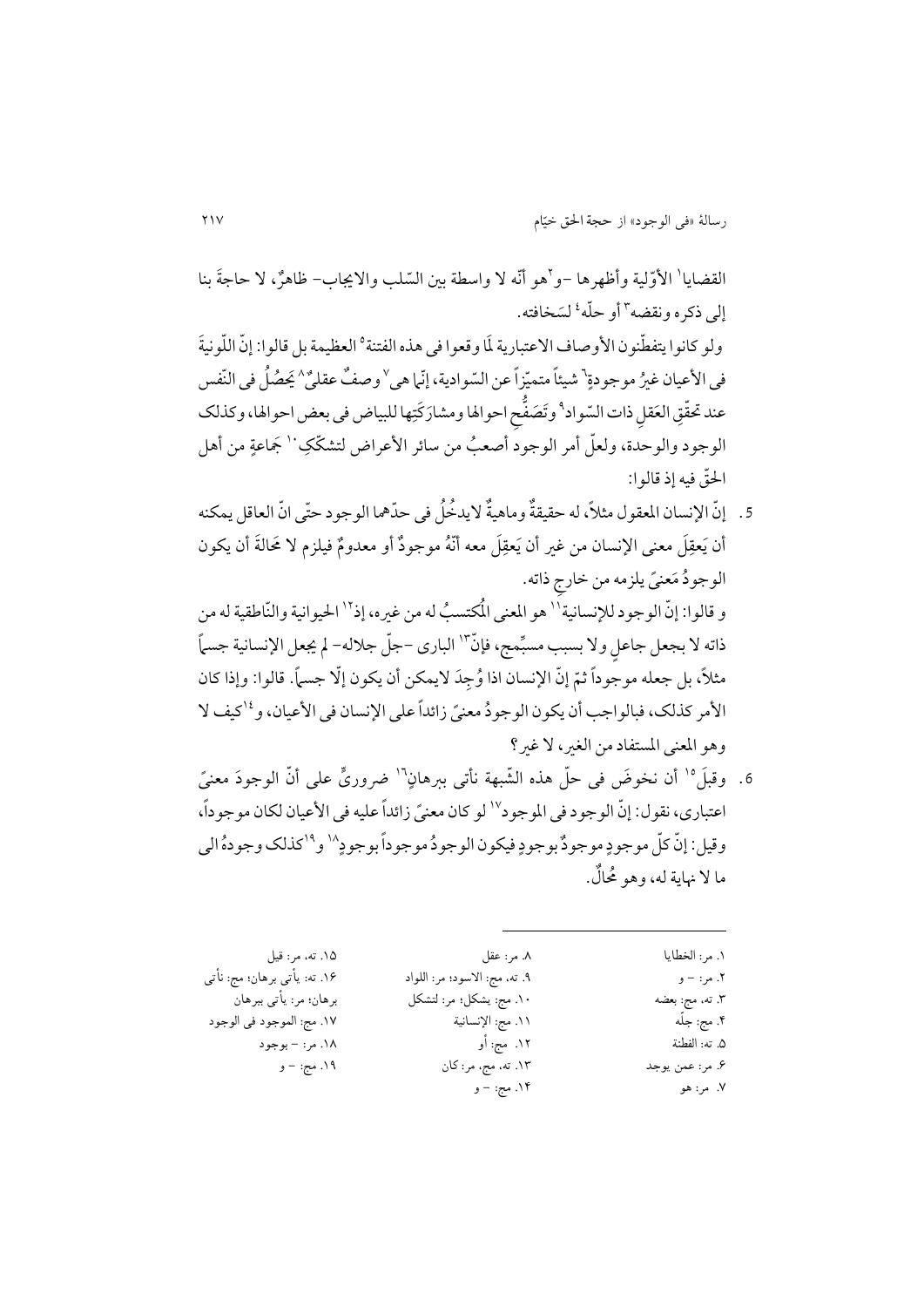ًی سل َباالطالقو .7 فإن قیل: إ رن الوجوَدمعن الُیو َص ُف بالوجود 0 نی،حرتی السل َبأحد ال رطرَف الُیقال إرنُهموجوٌدأو ٍ <sup>4</sup> ُریموجود 1 ض َغ َطَرَف ی النرقی ب ٍ ، طاَلبناُهم حینئذ 2 . فی األعیان ٍ ُریموجود وقلنا: هل الوجوُدموجوٌدفی األعیان أم غ 2 ؟ َب فإنُاجی ٍش <sup>2</sup> فاح َهم اُملحاُل ب م َعمَ،لز نَ ب 2 ؛ و 1 2 إن َب ُاجی الف <sup>00</sup> فی األعیان وهذا هو موضُع اخل ٍ ُری موجود ال، فقد با َن أ رن الوجوَد غ ب فمرحبًا ؛ <sup>00</sup> فاق بالو أم ال؟ ُبهم ثانیًا ونقول: ه ل الوجوُد َوص ٌف معقوٌل لذات املوجود رمُنطال ث َب فإنُاجی 04 َهم م َعمَ،لز نَ ب ی؛ اعتبا <sup>01</sup> ٌّ القول اإلعّتاف بأ رن الوجوَد حکٌم ر َب وإنُاجی ال،كان الوجوُدمعدومًا فی األعیان وفی النرفس َجیعًا ولعرل العقالءیتحاشو َن <sup>02</sup> ب عن أمثال هذا.

.2 ومنهم َمن قال: إ رن صفة آَخَر حرتی یکو َن <sup>02</sup> الوجود ال َیتاج <sup>02</sup> ٍ إلی وجود 02 موجودًة بل هی آَخَر ٍ ال وجود موجودٌة ب 01 . القائلُ:یریُد <sup>02</sup> واجلواب هلذا 40 َ دفَع أن ی الرتسلسَل عن نفسه وملیدفع الرتسلسَل <sup>40</sup> بل وقع فی <sup>44</sup> ُاَخر،منها: أن نقوَل ُحماالتٍ ردة ع 42 هل <sup>41</sup> هذا الوجودارلذی یشری إلیهموجوٌدأم ال؟ <sup>42</sup> َسه؛ ال، فقد واَفَقنا وناَقَضنف َب ب فإن أجا آَخرأم ال؟ ٍ َعم، قلنا له: هو موجوٌدبوجود نَ َب ب وإن أجا َعم، وقع الرتسلسل إلی ما ال ِنایة له نَ فإن أجاب ب 42 وملُیدَفع 42 َه م وَلز اُملحال؛ <sup>41</sup>

 $\overline{a}$ 

.1 مج: - و .2 مج: أم .3 مج: + لألعیان .4 مج: نظرا فی النقیض؛ مر: نظرا فی البعض .5 مج: لألعیان .6 ته: أجبت .7 ته: الفاحش .8 مج: - فإن ... بِفاحِشٍ و .9 ته: فإن .<br>١٠. ته: أجبت .11 مج: فمرجبا .12 ته: أجبت .13 مج: لزم .14 ته: أجبت .15 ته، مج، مر: + التی هی .16 مج: ال تحتاج .17 مج: تکون .18 مج: موجودة بال وجود آخر .19 مر: هذا .20 ته: أترید؛ مج: اترید .21 مج: تدفع .22 مر: - التّسلسل عن نفسه ولم یدفع التّسلسل .23 مج، مر: یقول .24 ته، مج، مر: علی .25 مر: نشیر .26 ته، مج: - إلی ما النهایة له .27 مر: یدفعه .28 مج: لزم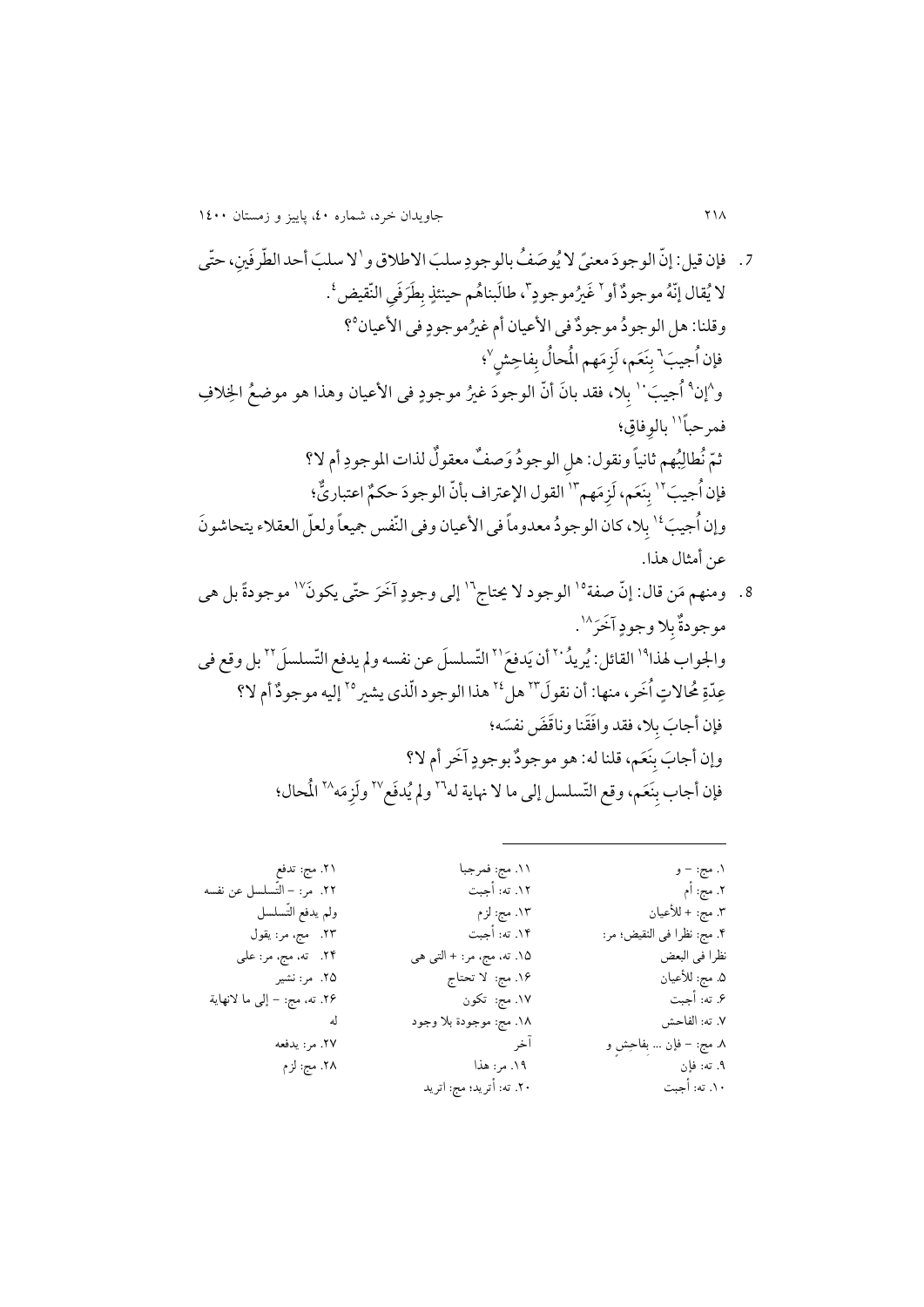وإن أجاب بِلا، قلنا: هل ' هذا الوجودُ الّذي ذهبتَ إليه شيءٌ له ذاتٌ مّا أم لا؟ س<br>م فإن أجاب بال فهو َهذیاٌن و ُحماٌل؛ وإن أجاب بِنَعَم قلنا له: قد سلّمتَ ذاتاً موجودةً بِلا وجود فما بالُكَ لا تُسلِّمُ في كلِّ موجودٍ وفي كلّ ذاتٍ حتّى تستريحَ عن هذه المناقضات ٌ وعن هذه المُحالات؟ ثمّ إن صحَّ كلامُك الأوّل بأنّ <sup>٣</sup>الموجود يحتاجُ إلى وجودٍ زائدٍ عليه، فهو ايضاً يحتاجُ إلى وجودٍ .<br>زائدِ عليه لا مَحالةَ، وهذا مُحالٌ.

9. ثمّ منهم من يتغلغلُ ٔ في هذه الخَرافات° ويشتغل<sup>٦</sup> بالمغالطات<sup>٧</sup> الوحشيَّة<sup>٨</sup> وحينئذٍ نقطعُ<sup>٩</sup> الكلامَ معه ونشتغلُ `` بِرَدعِهِ من وجهٍ آخَر، وايضاً فإن كانت صفةُ الوجودِ موجودةً بذاتها لا بوجودٍ آخَرَ واقتَرَنَت'' بالماهيّة وصارَت الماهيّةُ بها موجودةً لكان حكمُ الجزء محمولاً على بر املرركب وهذا ُحماٌل.

 و ُة <sup>04</sup> ر ُركذلک ملا صارت املاهی لو كا َن األم ٍ <sup>01</sup> موجود موجودًة بل صارت مقّتنًة بأمر حرتی ال ٍ یکو َن صفُة اجلزء حممولًة علی املرركب؛ كام أ رن البیا َض بیاٌض لذاته وإذا اقّتن باجلسم مل <sup>02</sup> ص َ ی 02 َ املررك ض لذاته ُب َ َض ولو كان البیاُض أبی َر اجلسُم بیاضًا بل صار أبی أب ملا صا یض بل رةیسرمون أبیض، علیأ رن العام صارمقّتنًا بشیء البیاضأبیض،فیقولون: هذا لوٌن <sup>02</sup> أبیض <sup>02</sup> لکن ذلک علی سبیل اَملجاز ال علی 01 الرتحقیق فإن كان الوجودایضًا یقال لهإرنهموجوٌد علی اَملجاز ال علی الرتحق ٌة ر یق، فحکمه حکم اَملجازات و ال تنازَع فیه واعلم إ رن هذه مسئلٌة عام جلمیع العلوم وال ی حقیقته َکاد ملحرق <sup>40</sup> یظهر <sup>02</sup> إرال و ٍق<sup>40</sup> 44 ُُی ُرب ببطالن هذا. <sup>41</sup>

| ۱۷. مر: للون      | ٨. مر: الوحشه       | ۱. مر: – هل                  |
|-------------------|---------------------|------------------------------|
| ١٨. مر: + سبيل    | ۹. مر: يقطع         | ٢. ته: المناقضة؛ مج:         |
| ١٩. مج، مر: حقيقة | ١٠. مر: يشتغل       | المناقضية                    |
| ۲۰. مج: تظهر      | ۰۱۱ مج: واقوت       | ٣. ته، مج: + البياض؛ مر: + و |
| ٢١. مج: لتحقق     | ١٢. ته، مج: بل      | ان البياض                    |
| ۲۲. ته، مر: – و   | ١٣. مج، مر: المهيّة | ۴. مر: يتغافل                |
| ۲۳. ته، مر: قادر  | ۱۴. مج: تکون        | ۵. مر: محالات                |
|                   | ١۵. ته: يصير        | ۶. مر: تشتغل                 |
|                   | ۱۶. مر: يشمول       | ٧. مر: في المغالطات          |

 $\overline{a}$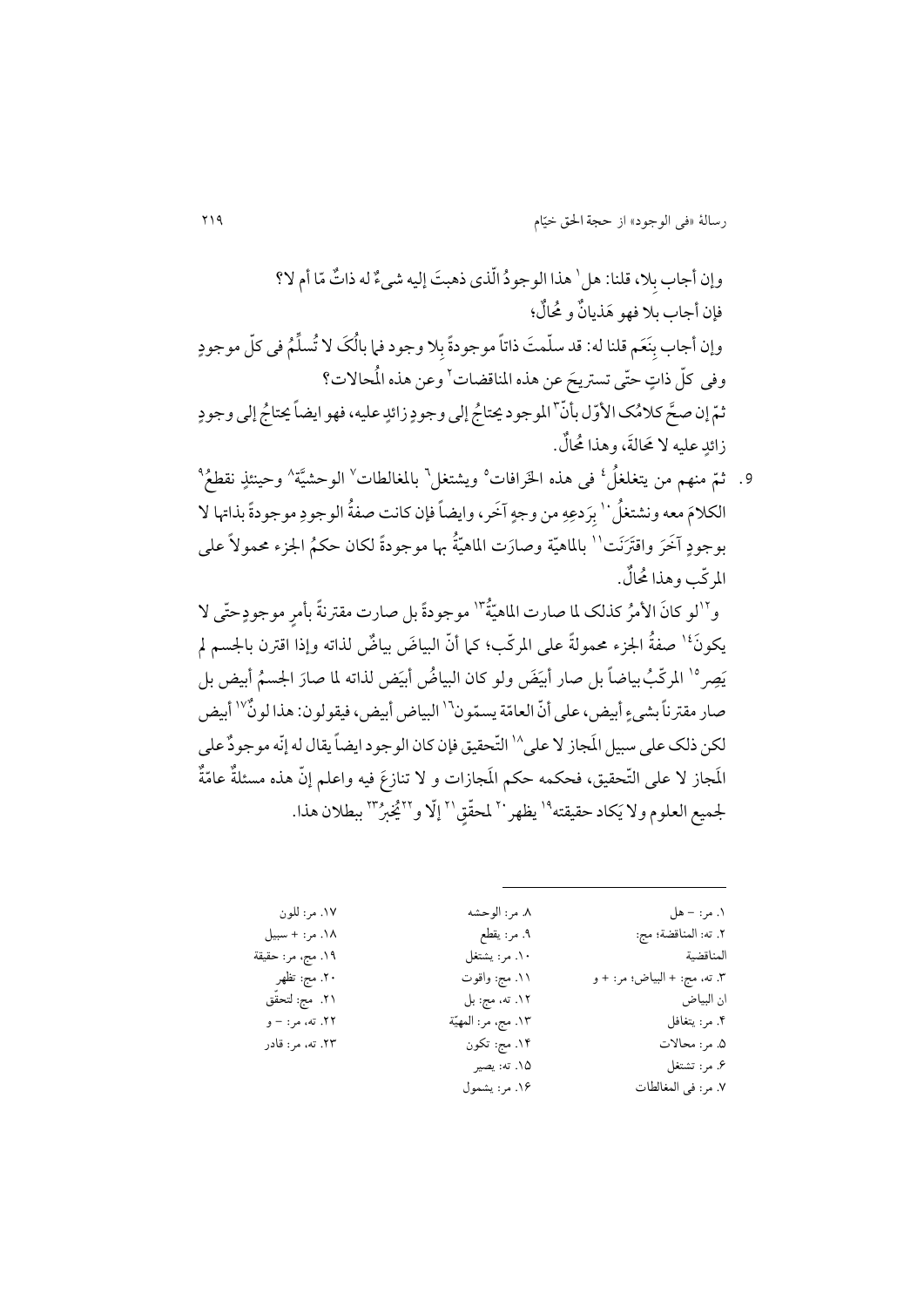10 . وقد سمعتُ واحداً منهم يقول: إنّ الوجودَ موجودٌ ولا يحتاج إلى وجودٍ آخَر كما أنّ الإنسان انسانٌ بالإنسانية'، ثمّ الإنسانية<sup>٢</sup> لا تحتاج ّ إلى إنسانيةٍ اٌخرى حتّى تكونَ<sup>،</sup> إنسانيةً. وهذا القائل لم يَفرُق بين° الإنسانية و الإنسان. لأنّه لو كانت الإنسانيةُ موصوفةً بأمّها إنسانٌ لکانت مفتقرةً إلى إنسانيةٍ اٌخرى، بل هي موصوفةٌ بأنّها إنسانيةٌ، فهلّا قال في الوجود مثلَ هذا؟ إنّ الوجودَ غيرُ موصوفٍ بأنّه<sup>٦</sup> موجودٌ حتّى يحتاجَ إلى وجود، بل هو موصوفٌ بأنّه وجودٌ لا غيرَ، حتّى يُدفَعَ هذا المُحال، وهذه المغالطةُ مِنّ أفحشِ المغالطاتِ المقولة في هذا البامج، عَصَمَنا اللهُ تعالى من الزّورِ<sup>\</sup> وحبِّ الغلبة.

11. وأمّا حلّ شبهة أهل الحقّ –وهي^ أنّ الوجود هو المعنى المستفاد لا غير، فإذا كان هو المعنى المستفاد لا غير كيف يُمكنُ أن لا يكون ْ معنىً زائداً `` في الأعيان و``هو على هذه الصّفة؟-١٢ هو أنّ "ا المستفاد هو<sup>١٤</sup> الذّات لا غير، إذ الذّات كانت معدومةً فوُجِدَت فالذّات<sup>١٥</sup> هي المستفادة<sup>١٦</sup> وليست<sup>١٧</sup> تلک الذّات أمراً مفتقراً إلى الوجود وسبَب الوجود إذ الذّات قبلَ الوجود كانت معدومةً و<sup>١٨</sup>كيف يكون الشَّيءُ مفتقراً<sup>١٩</sup> إلى شيءٍ قبلَ الوجود. <sub>إ</sub>نّما الإفتقار إلى شيءٍ من الأشياء<sup>.٢</sup> هو للموجودات لا للمعدومات، بل النّفسُ إذا عَقَلَت

تلک الذّات واعتبرَت احوالها وفصَّلَتها التّفصيلَ العقلمَ صارت<sup>٢١</sup> أوصافُها متنوّعةً، منها ذاتيّات ومنها<sup>٢٢</sup> عَرَضيّات، فكأنّها تُصادِفُ٣ الوجودَ في جميع الأشياء من قبيل العَرَضيّات، ولا شكّ أنّ الوجودَ هو معنىً زائلٌ على الماهية المعقولة. لا كلامَ فی هذا، بل الكلامُ فی الوجودِ في الأعيان، ثمّ العقل لّما<sup>٢٤</sup> تحقّق الماهيةَ الّتي يُقال لها الإنسانيةُ عَلِمَ أنّ الحَيَوانيّةَ والنّاطقيّةَ لها من ذاتها لا بجعل جاعل، و الوجودَ لها مِن غَيرِها بمعنى أنّ هذه الذّات°<sup>٬</sup> لو ر

| ١. مر: انَّ الانسان بالانسانية | $Y = 3$ . ته: – لا        | ١٨. مج: – فوجدت فالذات … |
|--------------------------------|---------------------------|--------------------------|
| نسان                           | ۰۱. مج: زائد              | كانت معدومة              |
| ٢. ته:  — ولا يحتاج … ثم       | ۱۱. ته، مج: – و           | ۱۹. مر: مفتقر            |
| لانسانية                       | ۱۲. مج: وهي               | ۲۰. ته: + هي             |
| ۲. ته، مر: يحتاج               | ۱۳. ته، مج، مر: + و       | ۲۱. مر: صادف             |
| ۴. ته: کون؛ مر: يکون           | ۱۴. ته، مج: هذا؛ مر: – ان | ٢٢. مر: – منها           |
| ۵. مر: هي                      | المستفاد هذا              | ٢٣. ته، مر: يصادف        |
| ۶. ته: فإنّه                   | ١۵. ته، مج: فبالذَّات     | ۲۴. مر: اما              |
| ٧. مج: السرفه                  | ۱۶. ته، مج، مر: المستفاد  | ٢۵. مر: الذَّوات         |
| ۸. ته: هو                      | ١٧. ته: فليس              |                          |
|                                |                           |                          |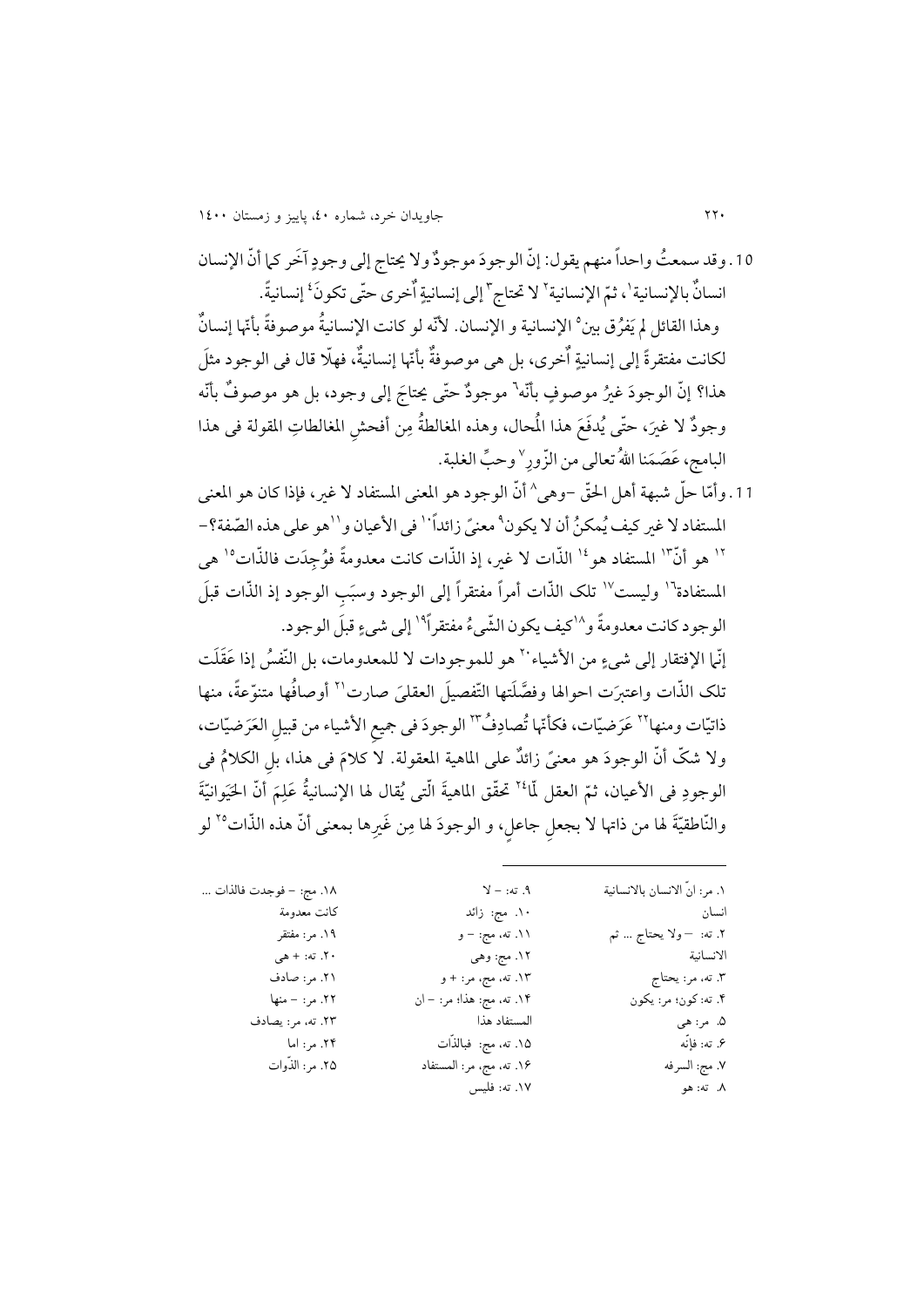كانت' معدومةً لما<sup>٢</sup> كانت موصوفةً بالوجود، فلزم" إعتبار صفة الوجود إيّاها من جهة<sup>؛</sup> تعلُّقها° بغيرها. وإنَّى أظُنُّ أنَّ جميع العقلاء من شأنهم أن لا يخفى عليهم هذا القدرُ من المعقولات فمَن وَجَدَ نفسَه من المقصّرين في هذا المعنى فَليَعلَم أنّها قد زاغت\ بسبب أمرٍ وهميٍّ غلّطها، فعليه<sup>\</sup> بالرّياضةِ التّامّةِ والإستعانة بـحُسنِ التّوفيق مِن الله تعالى^، إنّه وَليُّ الإجابة، وليكن<sup>٩</sup> إعتبار `` الأوصاف'` وتحقيق'` احوالها من''` أهمّ الأشياء<sup>،</sup>'` للباحث عن هذه المو اقف°`.

12. فصلٌ:"' واجبُ الوجود –جلّ<sup>\</sup>' جلاله– إنّما هو ذاتٌ لا يُمكنُ أن يُتَصَوَّرَ<sup>\</sup>' إلّا موجودةً فصفةٌ<sup>١٩</sup> الوجود عند العقل لها<sup>٢٠</sup> مِن ذاتها لا بجعل جاعل، ولو كانت صفةُ الوجود معنىً زائداً علی ذاته لکانت فی ذاته من حیث هی تلک الذّات الواجبة كثرةً وقد سبق البرهان علی أنّ واجبَ الوجود بذاته<sup>٢١</sup> واحدٌ<sup>٢٢</sup> من جميع جهاته لا كثرة فيه بوجهٍ من الوجوه إلّا الكثرة الاعتبارية، ولعلّمها غيرُ متناهيةٍ بالعدد، والكثرة الاعتبارية لايتكثّرٌ<sup>٢٢</sup> به<sup>٢٤</sup> الذّاتُ بوجهٍ من الوجوه°<sup>٬</sup>. وبالجملة فإنّ جميعَ أوصافِ واجب™ الوجود بذاته إعتباريةٌ، ليس فيها وجوديٌّ أصلاً''؟ لعلّ علمهُ وجوديٌّ، -أعنى حصولَ صُوَرِ المعقولات في ذاته- إلّا أنّها كلَّها ممكنةُ الوجود و لازمةٌ<sup>٢٨</sup> ايّاه، والكلامُ فيه بسيطٌ في غير هذا<sup>٢٩</sup> الموضع، فليُطلَب من هُناك. 13 ـ ولّما عَرَفْتَ أنّ الوجود أمرٌ إعتبارى كالوحدة وسائر الإعتبارات فقد عرفت العدمَ واحوالَه

مِن حيث الإعتبار و كيف يكون العدم وجوديّاً إلّا أنّ العدمَ معنىً معقولٌ وكلُّ معنىً معقولٍ `` ر

| ۱. مر : لكانت        | ١٢. مر: تحقّق              | ٢٣. ته: لا يتكثريه؛ مج: لا   |
|----------------------|----------------------------|------------------------------|
| ۲. مر: اما           | ١٣. مر: – من               | تتكثر                        |
| ۳. مر: فلزوم         | ١۴. ته: الاشيا             | ٢۴. ته: – به؛ مج: بها        |
| ۴. مر: حيث           | ١۵. مر: الموافقة           | ٢۵. مر: – إِلَّا الكثرة … من |
| ۵. مج: تعقلها        | ۱۶. مج: و                  | الو جو ه                     |
| ۶. مج: زاعت          | ١٧. ته، مج، مر: عليّ       | ۲۶. مر: – واجب               |
| ٧. مج: وغلبه         | ۱۸. مج: تتصور              | ٢٧. مر: ايضاً                |
| ۸. مر: – تعالى       | ١٩. ته، مر: بصفة؛ مج: قضيه | ۲۸. مج: لوازمه               |
| ۹. مج: ولکن          | ۲۰. مج: بها                | ۲۹. مج: – هذا                |
| ١٠. ته، مج: الاعتبار | ٢١. مر: لذاته              | ۳۰. مج: – وكلّ معنى معقول    |
| ١١. مج: للأوصاف      | ٢٢. مر: واجب               |                              |
|                      |                            |                              |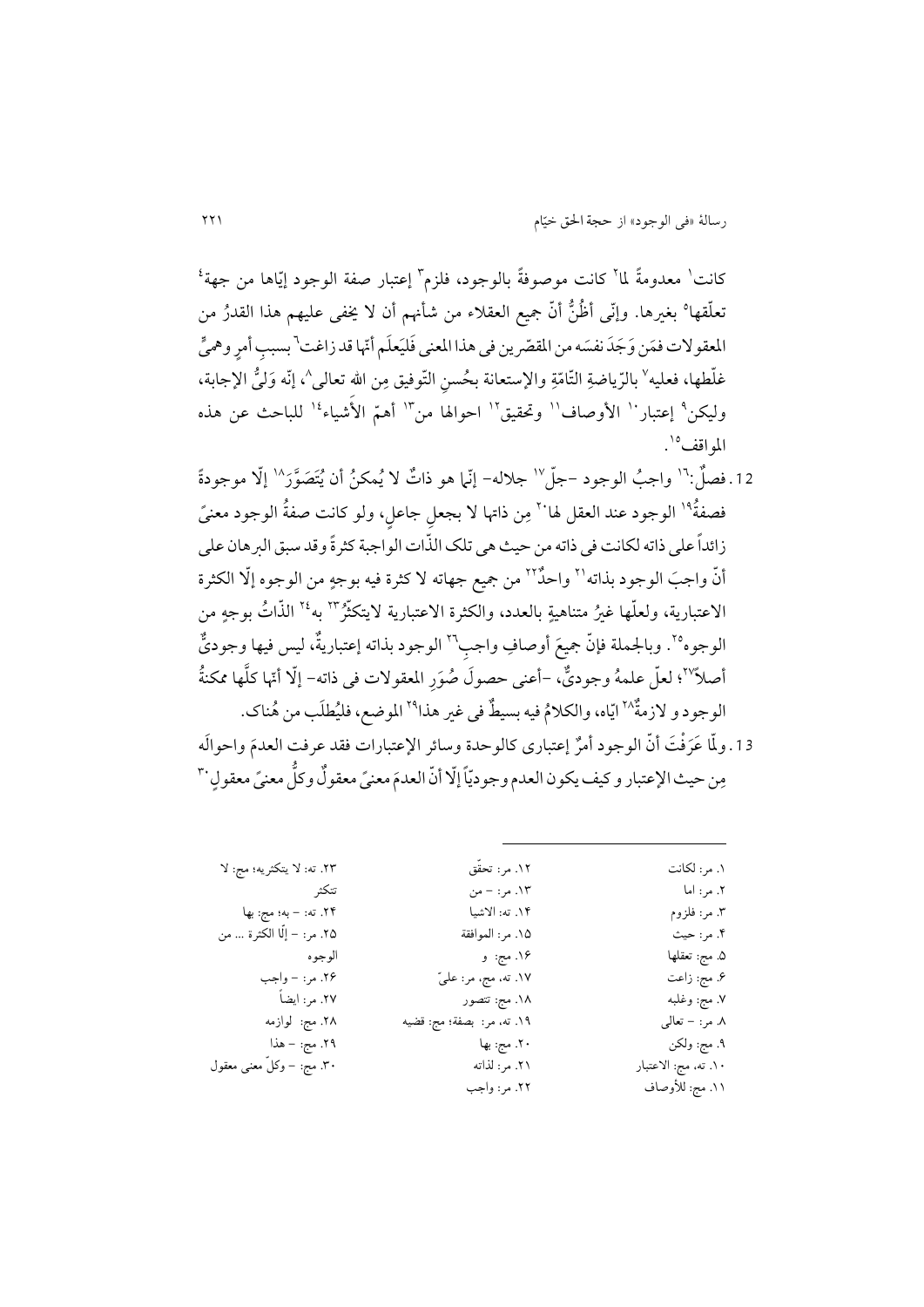موجودٌ في النّفس، فماهيّة العدم –أعني معناهُ– موجودةٌ' في النّفس، ثمّ الكلام في انّ العدم هل هو معقولٌ بالذّات أو بالعَرَض غيرُ ما نحن فيه، والحقّ أنّه معقولٌ بالعرض. وبعد أنّ تَحقّقْتَ هذه المعاني فاعلم أنّ كلَّ موجودٍ ممكن الوجود له ماهيّةٌ عند العقل يَعقِلُها من غير أن تَقتَرنَ<sup>7</sup> بها صفةُ الوجود و يعقل <sup>٣</sup>معها<sup>؛</sup> أنّ صفةَ الوجود لها عن ° غيرها وإذا كانت صفةُ الوجود له عن<sup>٦</sup> غيرها يلزم `` أن يكون ` صفة العدم لها ْ عن ذاتها، والصّفة الّتي للشّيء ` ` عن'' ذاته قَبلَ الصّفةِ الّتي لهُ عنّ'' غيره قبليّةً بالطّبع، فصفةُ العدم للماهيّاتِ الممكنة الوجود ِ قبلَ صفةِ الوجودِ بالطّبعِ".

14. ونقول<sup>، و</sup> : إنّهُ لا يمكن أن تكونَ<sup>ه</sup>' ماهيّةٌ ممكنةٌ'' الوجودِ علّةً<sup>\''</sup> لوجودٍ ألبتّة، أللّهُمَّ إلّا أن تكون<sup>۱۸</sup> مُعِدّاً<sup>1۹</sup> أو واسطةً أو أشياءَ أُخَر مثل «آ»<sup>۲۰</sup> الّت<sub>ى</sub> هى ممكنةُ الوجود، فإن أمكنَ<sup>۲۱</sup> فلتكُن™ «آ» سبباً™ فاعليّاً لوجود «ب»، ومعلومٌ أنّ «ب» تكون<sup>٢٤</sup> ممكنةَ الوجود؛ وكلَّ ممكن الوجود لا يُوجَدُ إلّا و°`يصيرُ وُجودُهُ واجباً، فكانت «ب» صارت واجبةً<sup>٢٦</sup> الوجود بسبب «آ»، فهي من وجهِ ممكنةُ الوجود و<sup>77</sup>من وجهِ آخر واجبةُ الوجود<sup>74</sup> إلّا أنّ إمكان الوجود لها من ذاتها والمستفاد هو وجوب الوجود، فتكون<sup>79</sup> «آ» سبباً لوجوب وجود<sup>.۳</sup> «ب» لا غير «آ» '،

> .1 مر: موجود .2 ته: یقترن؛ مر: تعرف .3 ته: تعقل .4 مر: معنی .5 ته: من .6 ته: من .7 ته: لزم .8 مج: تکون .9 مر: - لها .10 مر: الشی .11 ته، مج، مر: من .12 ته، مج، مر: من .13 ته: - بالطبع .14 مر: یقول .15 ته، مر: یکون .16 مر: الممکنة .17 مر: علیه .18 ته، مر: یکون .19 ته، مر: مبدأ؛ مج: معدوما .20 مج: - »آ« ۲۱. مج: «آ» ممکن .22 ته، مر: فلیکن

 $\overline{a}$ 

.23 مج: سبابا .24 ته، مر: یکون .25 مج: - و .26 مر: واجب .27 ته: - واجبة الوجود بسبب ... وجه ممکنة الوجود و؛ مج، - فکانت »ب« ... ممکنة الوجود و .28 مر: + و .29 مر: فیکون .30 مر: - وجود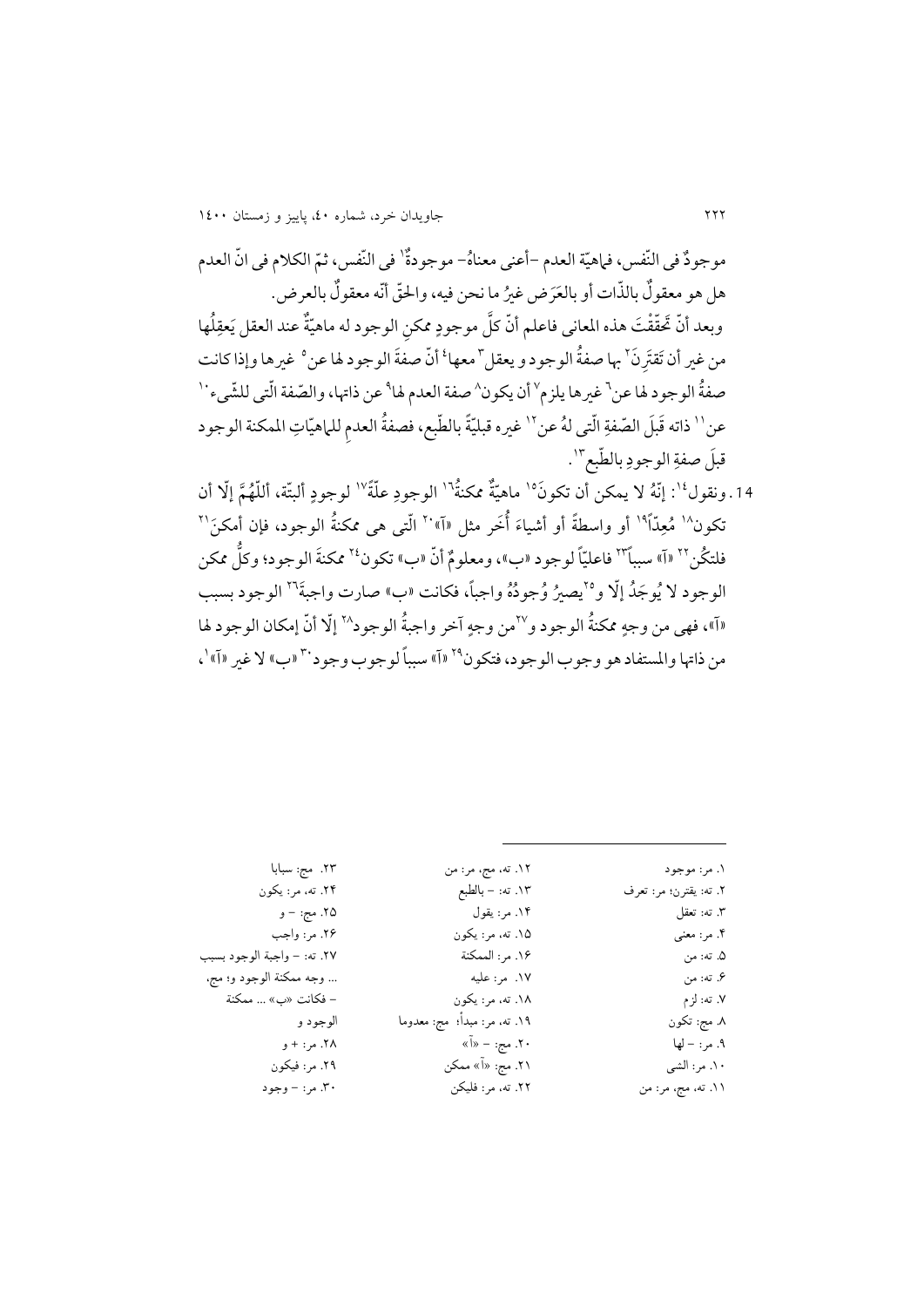«آ»'، و«آ» ممکنةٌ<sup>۲</sup> الوجود، فیصیر ّ ذاتٌ ممکنةُ الوجود سبباً فاعلیّاً لوجوب وجود «ب»<sup>،</sup>، وهذا مُحال، فلا يجوز أن تكون °ماهية «آ» ٌ ممكنةَ الوجود ٌ.

.10 وعلی هذا الربهان مباح ٌث وشکو ٌک: منها أنّ «آ» إنّما صارت سبباً لوجود «ب»، ووجود «ب»^ من حيث هي واجبةٌ، كما أنّ النّارَ سببٌ لإحراقِ الخَشَبِ مِن حيث هي حارّةٌ ثمّ لامدخلَ لسائر أوصافِ النّار في الإحراق، ولا نُشاحٌ <sup>٩</sup> في المثال. الجوامج: أنّ الحرارة هي سبب الإحراق لا ذات النّار إلّا أنّ الحرارةَ لا يمكن أن يُوجَدَ ٰ ا إلّا <sub>فی</sub> موضوع مثل النّار، فصار الإحراق مضافاً إلی النّار –مِن حیث هیَ حاملةٌ للسّبب<sup>\\</sup> الفاعلی ْ' لَّا من حیث هی فاعلةٌ- ولو كانت ذاتُ النّار هی الفاعلة ْ'' لكان لجمیع أوصافِها مَدخَلٌ في الإحراق، وخصوصاً الأوصاف الذّاتيّة أو $^{1^{\prime}}$  اللّازمة الّتي $^{\prime\prime}$  لا تنفكَّ $^{\prime\prime}$  ذاتُ النّار عنها.

وإنّي| قلنا إنّ ذاتَ «آ» من حيث هي واجبةٌ موجبةٌ لـ«ب»`` وإذا^` قلنا من حيث هي واجبةٌ كان الوجوب<sup>1</sup>ا شرطاً في `` كون «آ» علّةً لا نفسَ العلّةِ، فَفَرقٌ '` بينَ الشّرط الّذي به تكون `` العلّةُ علّةً ``` وبينَ نفس العلّةِ، كنفس علّةٍ لوجوب<sup>٢٤</sup> «ب» هي ذاتُ «آ» بأيٍّ شرطٍ كان، ثمّ هذا الشّرطُ -أعنى إعتبارَ وجوب «ب»°٬ الّذي لها من غيرها- لا يَسلُبُ٬٬ عنها إعتبارَ الإمكان الّذي لها<sup>۲۷</sup> مِن ذاتها<sup>۲۸</sup>، وكيف يمكن سلب الأوصافِ اللّازمة، فذات<sup>۲۹</sup> «آ» الّتي هي ممكنة

| ۲۰. مر: +کونه              | ۹. ته، مج: لا تشاح؛ مر: | ۱. مج: – «آ»             |
|----------------------------|-------------------------|--------------------------|
| ۲۱. مر: وفرق               | الاشاح                  | ٢. مج: الممكنة           |
| ٢٢. مر: يكون               | ۰۱. مج: توجد            | ٣. مر: فيصر              |
| ٢٣. مر: عليه               | ١١. مج: للسب            | ۴. ته: – «ب»؛ مج: – «ب»  |
| ٢۴. مج: – وبين نفس العلَّة | ١٢. ته: الفاعل          | لا غير «آ» … لوجوب وجود  |
| كنفس علّة لوجوب            | ١٣. ته، مج: الفاعل      | «ب»                      |
| ۲۵. مج، مر: «آ»؛ ته: – «ب» | ۱۴. مج: و               | ۵. ته: يکون              |
| ۲۶. مج: الّا بسبب          | ۱۵. مر: إلى             | ۶. ته، مج: – «آ»         |
| ٢٧. ته: - لها              | ۱۶. مر: لا ينفکّ        | ٧.   مر: – «ب» وهذا محال |
| ٢٨. ته: + لها              | ١٧. مر: – J             | ممكنة الوجود             |
| ۲۹. مر: وذات               | ٠١٨. مج: فإذا           | ٨. مج: لوجوب وجود «ب»    |
|                            | ۱۹. ته، مج: الوجود      |                          |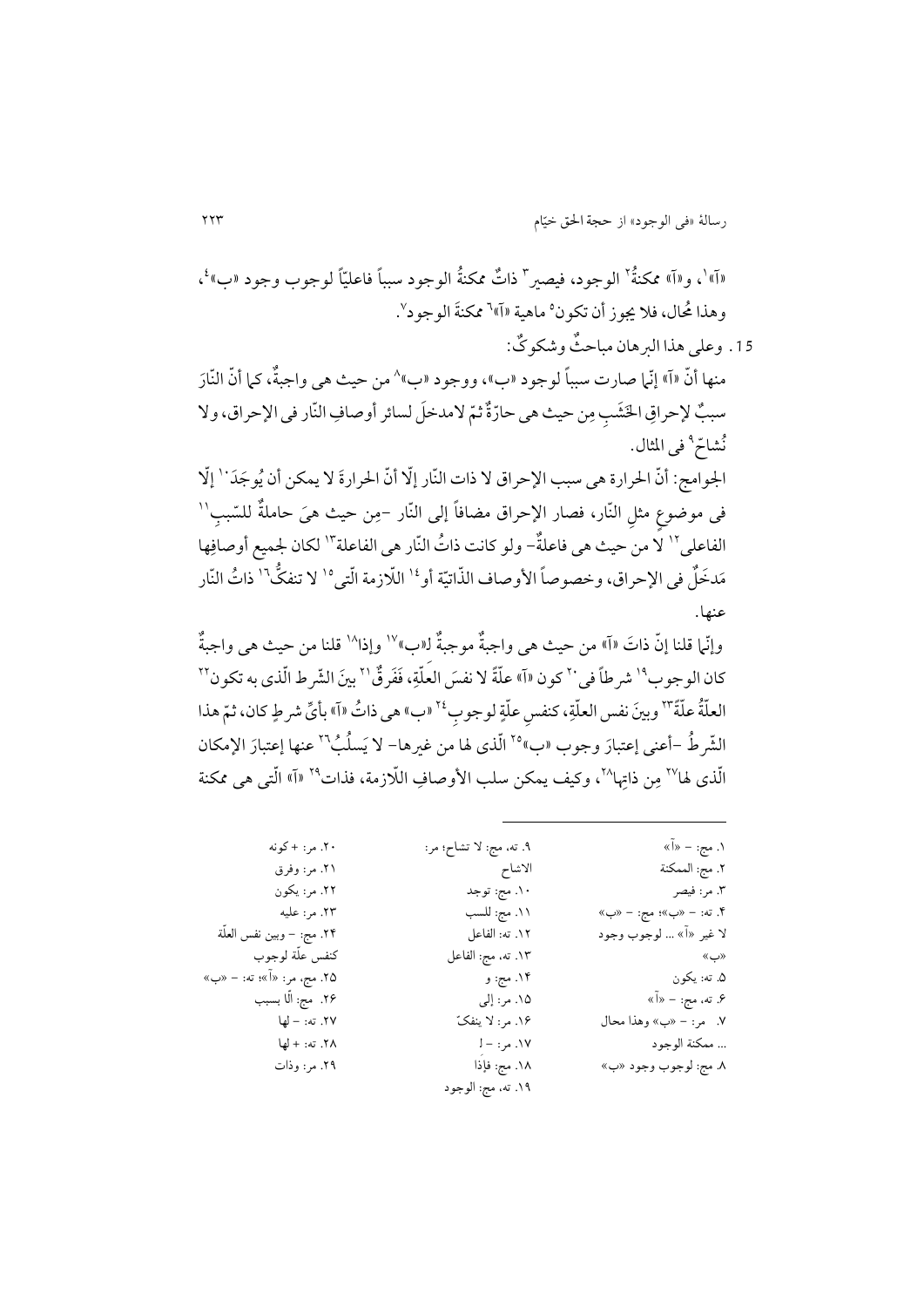الوجود بشر ط وجو بها علّةٌ لوجو ب «ب»، فيكون للإمكان` مدخلٌ في تتميم الوجو ب وإفادةِ الوجود، وكيف لا وهو من لوازم العلَّة الفاعليَّة، وله مدخلٌ في تتميم ذات «آ» فكيف فيها يوجبه<sup>٢</sup> «آ»°؟ ولو كان إعتبار الإمكان مسلوباً عن ذات «آ» عندَ كونِها واجبةَ الوجودِ لكان يَقدَحُ في هذا<sup>ء</sup>ُ البُرهانِ قدحاً ظاهراً°، إلّا أنّ هذا الإعتبار لها من ذاتها لا يُمكنُ سلبُهُ بوجهٍ من ۔<br>الوجوهِ.

16 . فإن قال قائلٌ ` أو يُشكّكُ َ^ مُشَكّكٌ ^: انّ وجوبَ «آ» هو علّةُ ° وجوب «ب» إلّا انّ وجوب «آ» لا يُمكن أن يُوجَدَ إلّا في موضوع ٰ ٰ و يكون موضوعه «آ» كما أنّ الحرارةَ هي علّةُ الإحراقِ لأتّها لايُمكِنُ أن يُوجَدَ إلّا في موضَّوع`` وإذا كان وجوب «آ» علّةً`` لوجوب «ب»، ثمّ ذاتُ «آ» يَلزَمُها الإمكان لا يكون ّ`` للإمكان<sup>،</sup>`` الّذي هو لازم موضوع وجوب «آ» مدخلٌ في تتميم الوجوب.

فيكونُ الجوامج: إنّ وجوب «آ» ليس هو شيئاً°' موجوداً في الأعيان علي ما تحقّقتهُ'`، إنّما هو أمرٌ بِحَسَب إعتبار العقل، والأمرُ الاعتبارى الموجودُ في النّفس المعدومُ في الأعيان كيف يكونُ سبباً لذاتٍ موجودةٍ في الأعيان؟ لا كحرارةِ`` النّار فإنّ<sup>\</sup>` حرارةَ النّار موجودةٌ في الأعيان، ثمّ الإحراقُ الحاصلُ من الحرارةِ ليس هو أمراً وجوديّاً بل إنّما هو أمرٌ عَدَميٌّ <sup>١٩</sup>، ر وستَعرفُ تفصيلَ هذا الكلام بعدَ هذا فصل، وايضاً فإن كان وجوبُ «آ» الّذي يُظَنّ `` به انّه سببٌ لوجوب'` «ب» موجوداً في الأعيان لكان لإمكان'`` ذات «آ» الّتي هي موضوعه مدخلٌ في تَتميم الوجومج، لأنّ الفاعلَ الْمُتقرَ في وجودهِ إلى المادّةِ لا يكونُ لهُ فعلٌ إلّا بمشارَكَةِ

| ١. مر: الإمكان       | ۱۰. ته، مج: – في موضوع     | ١۶. مج: على الحقيقة؛ مر: على |
|----------------------|----------------------------|------------------------------|
| ٢. مج: توجبه         | ۱۱. مر: – ویکون … فی       | ما تحقّقته                   |
| ۲. مر: – «آ»         | موضوع                      | ١٧. مج: لا كحركه حرارة       |
| ۴. مر: – هذا         | ١٢. مر: – علَّة            | ۱۸. مر: ان                   |
| ۵. مج: – ظاهرا       | ١٣. ته: لا ان هو يكون؛ مر: | ۱۹. مر: هو اثر عدم           |
| ۶. مر: فان قائل قابل | الإمكان لا ان يكون         | ۲۰. ته، مر: التبي تعلق       |
| ۷. ته: شکک؛ مر: تشکک | ١۴. ته، مج: الإمكان        | ٢١. ته: بوجوب                |
| ۸. ته: متشکک         | ۱۵. ته، مج: شيا            | ٢٢. مج: – لإمكان             |
| ۹. مر: عليه          |                            |                              |
|                      |                            |                              |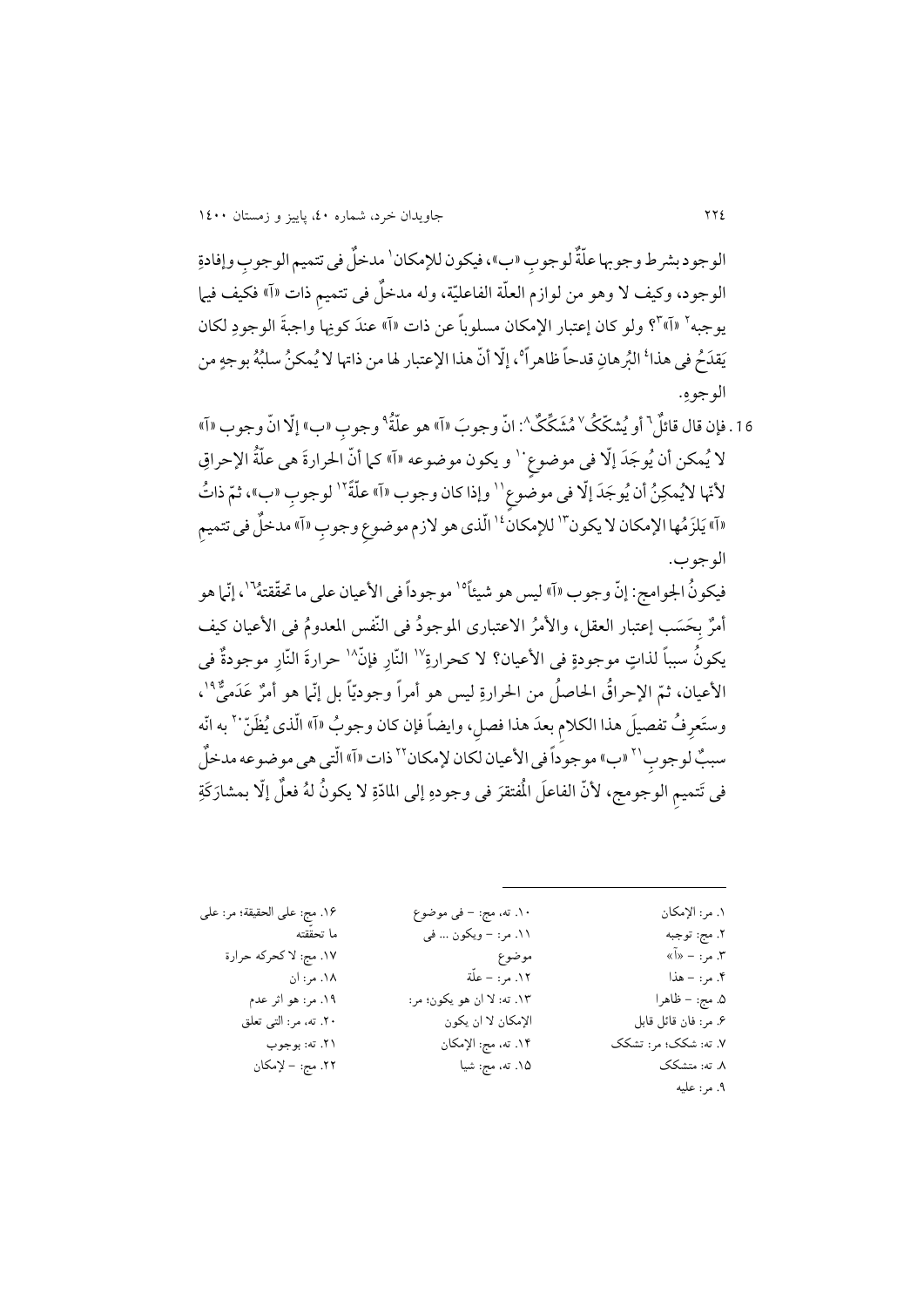المادّةِ، ومادّةُ وُجوب «آ» هي ذاتُ «آ» فيكونُ لذاتِ «آ» شركةً في تَتميم الوُجوب' ويكونُ لِلازِمِها الّذي هو الإمكانُ والعدمُ ايضاً شركةً، وهذا مُحالٌ. 17. فقد بانَ أنّ جميعَ الذّوات و الماهيّات إنّما يُفيض من ذات المبدأ الأوّل الحقّ –جلّ جلاله– على ترتیبٍ وفی سلسلةِ نظام و هی كلُّها خيراتٌ لا شَرَّ فيها\ بوجهٍ مِنَ الوجوهِ، إنّما الشَرُّ الّذي هو العَدَمُّ أو لازِمُهُ يَحصُلُ مِّن ضرورةِ التضادّ –على ما قد عرفتَ تفصيلَهُ– تعالى الله عمّا يَقولُ الظّالِونَ الْمُلحِدونَ" عُلُوّاً كَبيراً، ولا حَولَ ولا قُوَّةَ إلّا به، وهو ٔ حَسْبي ونِعمَ الْمعين، والحَمدُ للهٌ الّذى هوَ المبدأ الأوّل°، وصلّى اللهُ على سَيِّدِنا مُحمّدٍ وآلِه الطَّيّبينَ الطّاهرينَ<sup>7</sup> أجَعينَ<sup>∨</sup>.

| ٧. مج: – ا- | ۴. ته، مج: – هو           | ۱. مر: الوجود     |
|-------------|---------------------------|-------------------|
|             | ۵. مر: – لا حول … الأول   | ٢. مر: فيه        |
|             | ۶. مر: – الطيبين الطاهرين | ٢. مر: – الملحدون |

.7 مج: - اجمعین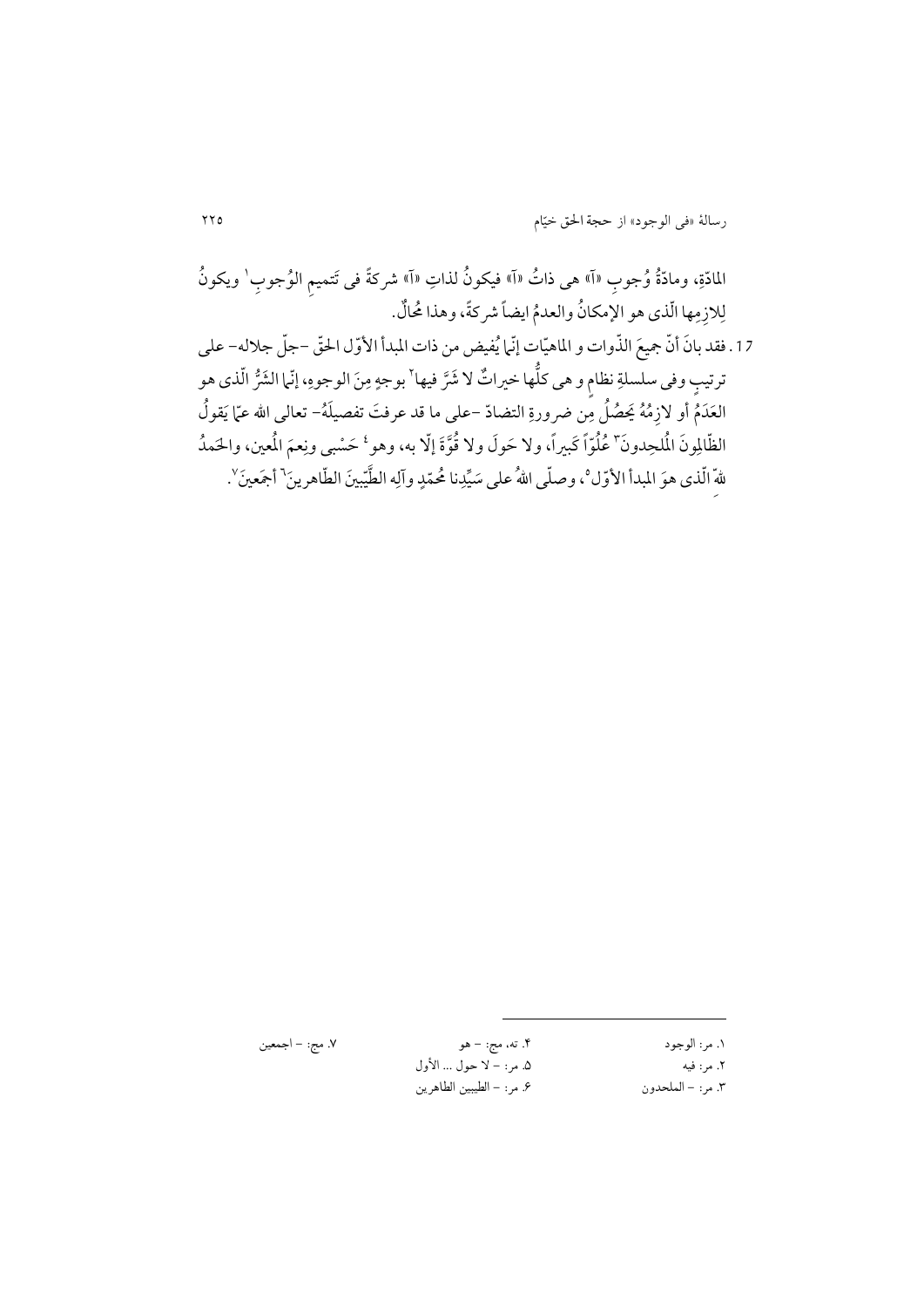**پینوشتها**

۱. در آخرين رسالۀ خيّام، يعني رسالۀ «*پاسخ به سه پرسش»*، وی دربارۀ اعتباريت وجود و عدم میiويسد که رسالهای مفصّل دربارۀ وجود و عدم برای قاضی القضات فارس در مدّت اقامتش در آنجا در سال ٤٧٣ ه.ق نوشته و در آن رساله، امور اعتباری را به طور مفصّل توضیح داده و آراء مخالفین را نقل کرده و پاسخ گفته است (رضازاده ملک ۱۳۷۷، ۱۹). رسالۀ مورد اشارۀ خیّام یا رسالۀ «*الضّیاء العقلی فی موضوع* العلم الکلّی« است يا رسالۀ »فیالوجود«، ولی در رسالۀ »فیالوجود« است که او مفصّال دربارۀ امور اعتباری سخن گفته و به مفهوم عدم نیز اشاره کرده است. پس، به نظر می رسد رسالۀ مورد نظر خیّام رسالۀ «فی ا*لوجود*» باشد. همچنین میتوان حدس زد که او این رساله را خطاب به قاضی القضات فارس نوشته است. ۲. برای کسب اطلاعات دقیق دربارۀ نسخ میتوان به جلد ۳٤ *فنخا مر*اجعه کرد (درایتی ۱۳۹۰: ج ۳٤،  $(117)$ .1 تهران؛ دانشیاه؛ شماره نسخه: -2224/00عک .2 اين نسخه به اختصار با نشانۀ »ته« مده است. .2 تهران؛ دانشیاه؛ شماره نسخه: 4200/42 – ق 00 ھ.ق .2 تهران؛ مجل ؛ شماره نسخه: 212/44– 0021 ھ.ق .2 قم؛ مرعشی؛ شماره نسخه: -2242/02 0024 ھ.ق .1 اين نسخه به اختصار با نشانۀ »مر« مده است. .2 اين نسخه اولین بار همراه با تصحیحات مرحوم قامیرزا مهدی الهی قمشهای در سال 0100 ھ.ش در مجلۀ شرق چاپ شده است (جمشید نژاد اول، ١٣٧٨: ٨٧). همچنین مرحوم جمشیدنژاد در تصحیح خود آنها را ملاک قرار داده و در اين تصحيح نيز آن تصحيحات مدّ نظر بوده است. .00 دانشیاه؛ شماره نسخه: -221/02ف .00 )روزنفلد و يوشکويچ، 0224 : 002-97(. .04 تهران؛ مجل ؛ شماره نسخه: 21/00م ١٣. تهران؛ مجلس؛ شماره نسخه: ٣٦–١٥٩٨٢ .02 تهران؛ مجل ؛ شماره نسخه: 1241/40 – قرن هشتم ھ.ق .02 دانشیاه؛ شماره نسخه: -221/02ف .02 اين نسخه به اختصار با نشانۀ »مج« مده است. .<br>١٧. فارابی در کتاب *الحروف* میiویسد: «عن یدلّ علی فاعلٍ، وعلی هذه الجهة یقال عن شتم فلانٍ لفلانٍ كانت الخصومة ويدلّ على المادّة، وعلى هذه الجهة يقال الإبريق عن النّحاسَ، ويدلّ على بُعدٍ كقولنا عن قليل تعلم ذاك، وعلى ر هذه الجهة يقال كان الموجود عن لا موجودٍ أو عن العدم أو وجد الشيء عن ضدّه» (فارابي، ١٩٨٦: ١٣٠).

.01 »خلق« در اصل لغت به معنی اندازه گرفتن است.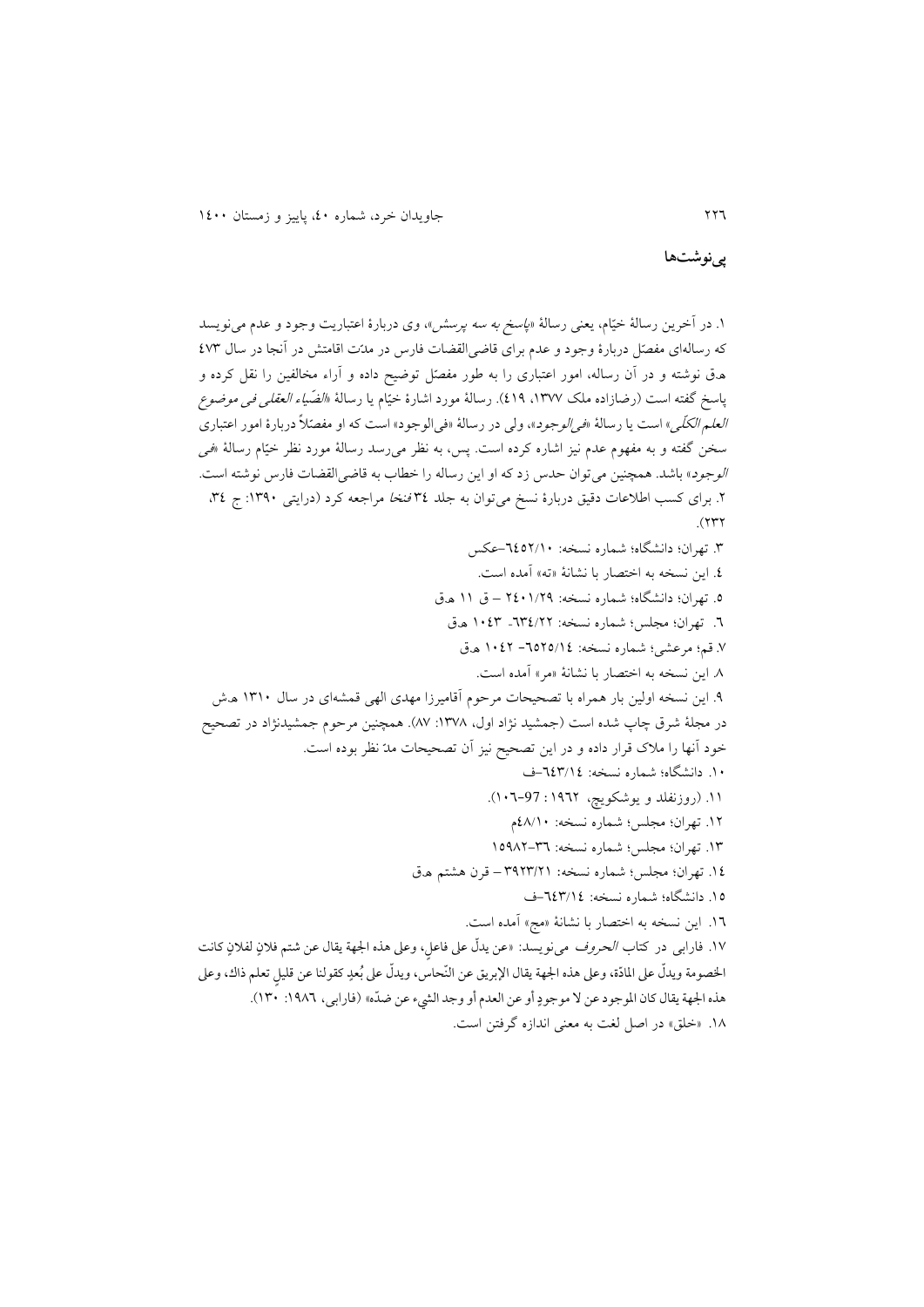۱۹. شیخ اشراق نیز در کتاب «ح*کمة الاشراق*»، قسم اول، مبحث اعتبارات عقلی، می نویسد که سواد و لونیّت در خارج دو چیز نیست (واعلم انّ لونیّة السّوادلیست لونیّة وشیئاً آخر فی الاعیان) (سهروردی ۱۳۷۲،  $P\Gamma$ و  $\gamma$ .

.40 با توجه به رسالۀ درورت تضادّ دانسته میشود که عرض میتواند سبب عرض ديیر شود، ولی عرض نمی تواند موضوع برای عرض دیگر باشد (رسالۀ «*ضرورت تضاد*»: ناجی اصفهانی، ۱۳۷۸: ۱۲٤). .41 «فوجود الأوصاف للموصفات إنّما هو بالقصد الاول فی النفس والعقل لا الحصول والکون فی الاعیان» )رسالۀ »درورت تضادّ«: ناجی اصفهانی، :0121 022(.

.44 متعسّفین يعنی کسانی که اهل مداقّه نیستند.

.41 بهشمیه: پیروان ابوهاشم جبّائی.

.42 برای نمونه میتوان اسعد بن سعید را که معاصر خیّام بوده است نام برد. وی وجود را امری خارجی میدانسته است. اسعد در اثبات نظر خود به ثار ابن سینا و بهمنیار استناد میکند. مطالب رسالۀ وی با مطالب رسالۀ «في *الوجود*» خيّام مرتبط به نظر مي رسد (اصل رساله چاپ شده در: انصاریقمی، ١٣٩٥:  $(00-10)$ 

.42 وجود اعتباری نیست، چرا که منشأ انتزاع دارد. اين حقیقت در تاريخ فلسفۀ اسالمی به مرور زمان کشف شده است. خیّام و سهروردی وجود را اعتباری انیاشتهاند.

.42 خیّام در رسالۀ »الضّیاء العقلی فی مودوع العلم الکلّی« نیز پ از بیان نکه طرف جدل بین مصداق انسان و مفهوم انسانیت خلط کرده است، مینويسد: »شخص مغالط بین دو وجود خلط کرده است؛ وجود در اعیان و وجود در نفس» (رضازاده ملک، ١٣٧٧: ٣٧٤). همچنین وی در رسالۀ «فی قسمۀ ربع *الدایرۀ*» اشاره میکند که عالمان علم جبر در اصول خود که چهار است (عدد، شیء، مال و مکعب)، به اشتباه عدد را که امری صرفاً ذهنی است، امری عینی در نظر گرفتهاند (رضازاده ملک، ۱۳۷۷: ۱۷۸) .42 رأی خیّام دربارۀ حصول صور در ذات حقّ نادرست است. البتّه او با کمی ترديد نظر خود را بیان نموده است. سهروردی رأی مشّائیان را در اينباره به کلّی ابطال کرده است.

.41 برای مطالعه بیشتر: )رک: ويسنوفسکی، 4000(.

### References

 Ansārī Qomī, Hassan (2016). Between Kalām and Falsafa. Tehran: Ketāb-e-Rāyzan publication. (in Persian)